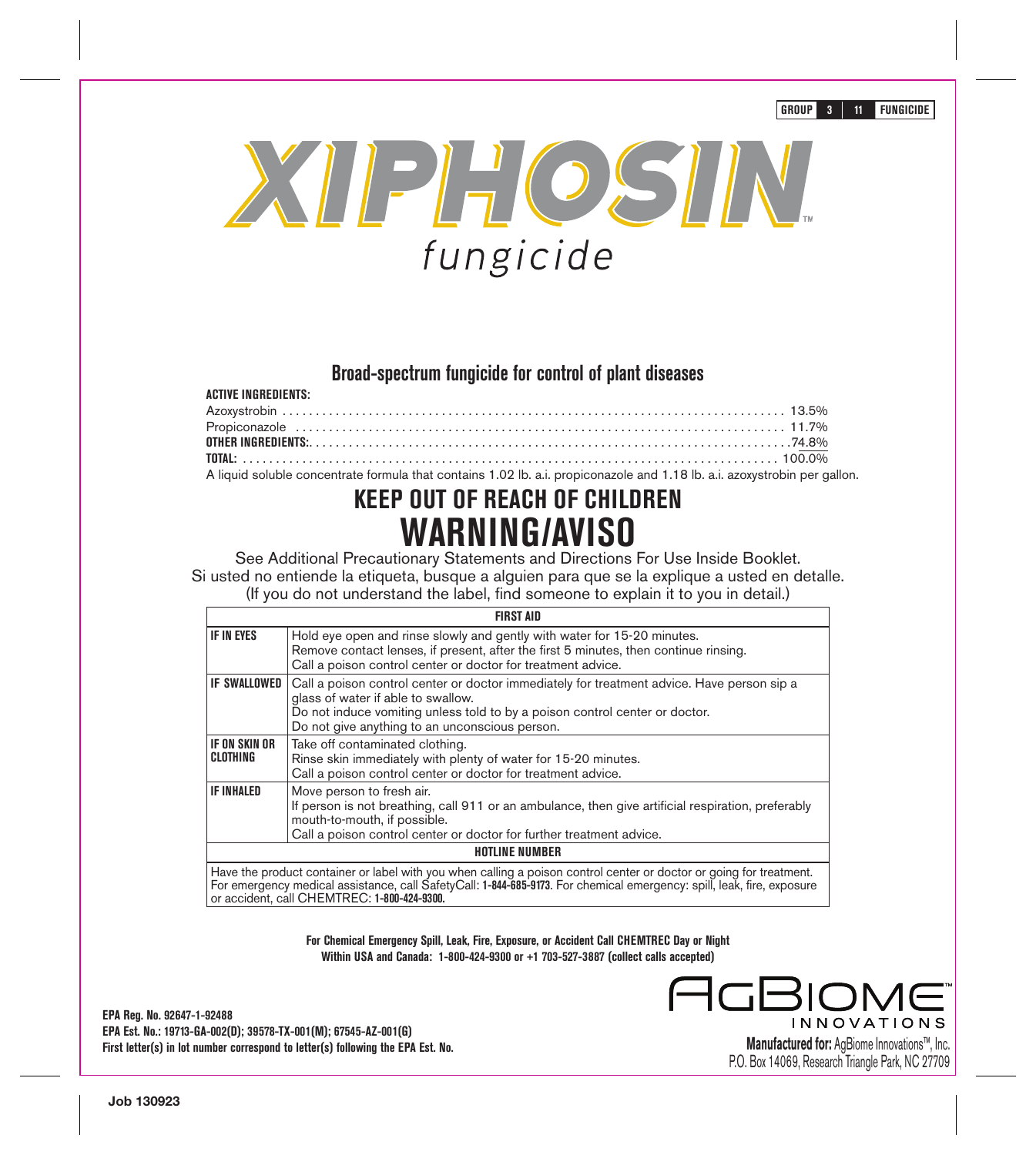# **PRECAUTIONARY STATEMENTS HAZARDS TO HUMANS AND DOMESTIC ANIMALS WARNING/AVISO**

Causes substantial but temporary eye injury. Harmful if swallowed. Do not get in eyes or on clothing. Wear appropriate protective eyewear such as goggles, face shield, or safety glasses. Avoid contact with skin or clothing.

# **PERSONAL PROTECTIVE EQUIPMENT (PPE)**

Applicators and other handlers must wear:

- 1. Long-sleeved shirt and long pants
- 2. Chemical-resistant gloves made of any waterproof material such as polyvinyl chloride, nitrile rubber or butyl rubber
- 3. Shoes plus socks

### **USER SAFETY REQUIREMENTS**

Discard clothing and other absorbent materials that have been drenched or heavily contaminated with this product's concentrate. Do not reuse them. Follow the manufacturer's instructions for cleaning/maintaining PPE. If no such instructions for washables exist, use detergent and hot water. Keep and wash PPE separately from other laundry.

# **ENGINEERING CONTROLS**

Pilots must use an enclosed cockpit that meets the requirements listed in the Worker Protection Standard (WPS) for agricultural pesticides [40 CFR 170.240(d)(6)].

# **USER SAFETY RECOMMENDATIONS**

Users should:

1. Wash hands before eating, drinking, chewing gum, using tobacco or using the toilet.

2. Remove clothing/PPE immediately if pesticide gets inside. Then wash thoroughly and put on clean clothing.

3. Remove PPE immediately after handling this product. Wash the outside of gloves before removing. As soon as possible, wash thoroughly and change into clean clothing.

### **ENVIRONMENTAL HAZARDS**

Azoxystrobin can be persistent for several months or longer. Azoxystrobin has degradation products which have properties similar to chemicals which are known to leach through soil to ground water under certain conditions as a result of agricultural use. Use of this chemical in areas where soils are permeable, particularly where the water table is shallow may result in ground water contamination.

Azoxystrobin and propiconazole are toxic to freshwater and estuarine/marine fish; and azoxystrobin is toxic to aquatic invertebrates. Do not apply directly to water except as specified on this label. For terrestrial uses, do not apply directly to water, or to areas where surface water is present or to intertidal areas below the mean high water mark. Drift and runoff may be hazardous to aquatic organisms in neighboring areas. Do not contaminate water when disposing of equipment washwater or rinsate.

Notify state and/or Federal authorities and AgBiome Innovations™, Inc. immediately if you observe any adverse environmental effects due to use of this product.

# **PHYSICAL OR CHEMICAL HAZARDS**

Do not mix or allow to come into contact with oxidizing agents. Hazardous chemical reaction may occur.

# **DIRECTIONS FOR USE**

It is a violation of Federal Law to use this product in a manner inconsistent with its labeling.

FAILURE TO FOLLOW THE USE DIRECTIONS AND RESTRICTIONS ON THIS LABEL MAY RESULT IN CROP INJURY OR POOR DISEASE CONTROL AND/OR ILLEGAL RESIDUES.

Do not apply this product in a way that will contact workers or other persons, either directly or through drift. Only protected handlers may be in the area during application. For any requirements specific to your State or Tribe, consult the agency responsible for pesticide regulation.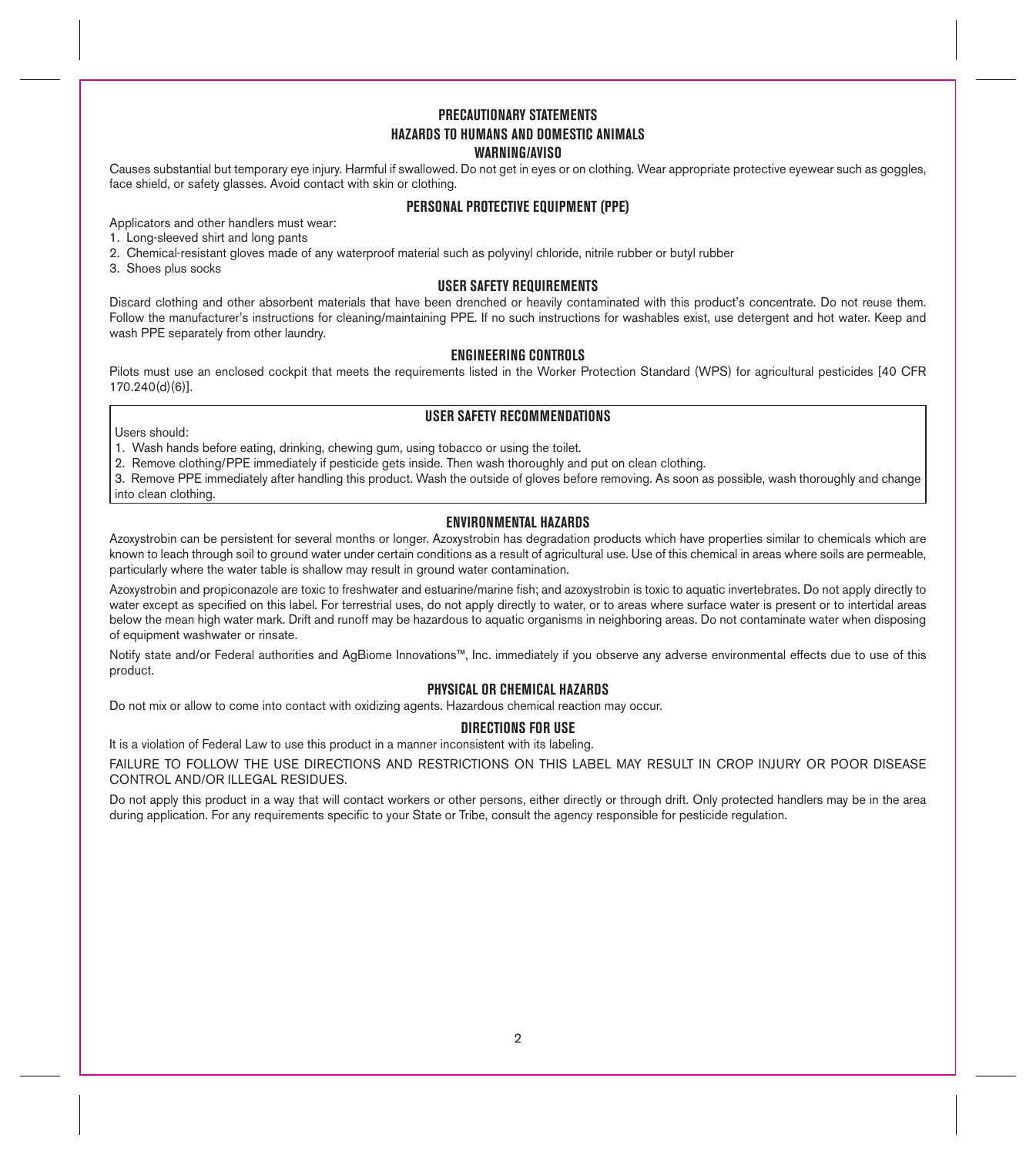# **AGRICULTURAL USE REQUIREMENTS**

Use this product only in accordance with its labeling and with the Worker Protection Standard, 40 CFR part

170. This Standard contains requirements for the protection of agricultural workers on farms, forests, nurseries, and greenhouses, and handlers of agricultural pesticides. It contains requirements for training, decontamination, notification, and emergency assistance. It also contains specific instructions and exceptions pertaining to the statements on this label about personal protective equipment (PPE), notification to workers, and restricted-entry interval. The requirements in this box only apply to uses of this product that are covered by the Worker Protection Standard.

Do not enter or allow worker entry into treated areas during the restricted-entry interval (REI) of 12 hours.

PPE required for early entry to treated areas that is permitted under the Worker Protection Standard and that involves contact with anything that has been treated, such as plants, soil or water is:

1. Coveralls

2. Chemical-resistant gloves made of any waterproof material such as polyvinyl chloride, nitrile rubber or butyl rubber

- 3. Shoes plus socks
- 4. Protective eyewear

### **PRODUCT USE RESTRICTIONS**

Do not use in nurseries, greenhouses or landscape plantings.

# **PRODUCT INFORMATION**

Xiphosin™ is a broad-spectrum, preventative fungicide with systemic and curative properties recommended for the control of many important plant diseases.

Xiphosin™ Fungicide may improve the yield and/or quality of the crop. These additional benefits are due to positive effects on plant physiology. The effects may vary according to other factors such as the crop, crop hybrid, or environment. Xiphosin™ may be applied as a foliar spray in alternating spray programs or in tank mixes with other crop protection products. All applications must be made according to the use directions that follow.

### **PRODUCT USE INSTRUCTIONS**

Application: Thorough coverage is necessary to provide good disease control. Make up no more spray solution than is needed for application. Avoid spray overlap, as crop injury may occur.

Adjuvants: For some uses on this label, a spreading/penetrating type adjuvant such as a non-ionic surfactant, crop oil concentrate, or blend may be added at the manufacturer's recommended rates. Adjuvants that contain some form of silicone can contribute to phytotoxicity. When an adjuvant is used with this product, the use of an adjuvant that meets the standards of the Chemical Producers and Distributors Association (CPDA) adjuvant certification program is recommended.

Crop Tolerance/Phytotoxicity: Xiphosin™ demonstrates some phytotoxic effects when mixed with products that are formulated as ECs. These effects are enhanced if applications are made under cool, cloudy conditions and these conditions remain for several days following application. In addition, adjuvants that contain some form of silicone can contribute to phytotoxicity. Under certain environmental conditions, tank mixes of Xiphosin™ plus herbicides and/or fertilizers may cause crop injury in barley, triticale and wheat.

Efficacy: Under certain conditions conducive to extended infection periods, use another registered fungicide for additional applications if maximum amount of Xiphosin™ has been used. If resistant isolates to Group 3 or Group 11 fungicides are present, efficacy can be reduced. The higher rates in the rate range and/or shorter spray intervals may be required under conditions of heavy infection pressure, highly susceptible varieties, or when environmental conditions conducive to disease exist.

Integrated Pest Management: Integrate Xiphosin™ into an overall disease and pest management strategy whenever the use of a fungicide is required. Cultural practices known to reduce disease development must be followed. The SPECIFIC USE DIRECTIONS section in this label identifies specific IPM recommendations for each crop. Consult your local agricultural authorities for additional IPM strategies established for your area. Xiphosin™ may be used in State Agricultural Extension advisory (disease forecasting) programs which recommend application timing based on environmental factors favorable for disease development.

# **RESISTANCE MANAGEMENT GROUP 3 - 11 FUNGICIDES**

Xiphosin™ is a mixture of Group 3 (propiconazole) and Group 11 (azoxystrobin) fungicides. Xiphosin™ has two modes of action: Group 3: DMI (Demethylation Inhibitor) of sterol biosynthesis which disrupts membrane synthesis, and Group 11: inhibitor of the Qo (quinone outside) site within the electron transport system which disrupts fungal respiration. Fungal pathogens can develop resistance to products with the same mode of action when used repeatedly. Because resistance development cannot be predicted, use of this product must conform to resistance management strategies established for the crop and use area. Consult your local or state agricultural authorities for resistance management strategies that are complementary to those in this label. Resistance management strategies may include rotating and/or tank mixing with products having different modes of action or limiting the total number of applications per season. AgBiome Innovations™, Inc. encourages responsible resistance management to ensure effective long-term control of the fungal diseases on this label.

Follow the specific crop guidelines that limit the total number of sprays on a crop and the required alternations with fungicides from other resistance management groups. In situations requiring multiple

sprays, develop season long spray programs for Group 11 Qol (quinone outside inhibiting) fungicides. The program must meet the goal of no more than 1/3 of the total sprays per season, when a Group 11 fungicide is used as a solo product, or ½ the total sprays when a Group 11 fungicide is used in a mixture.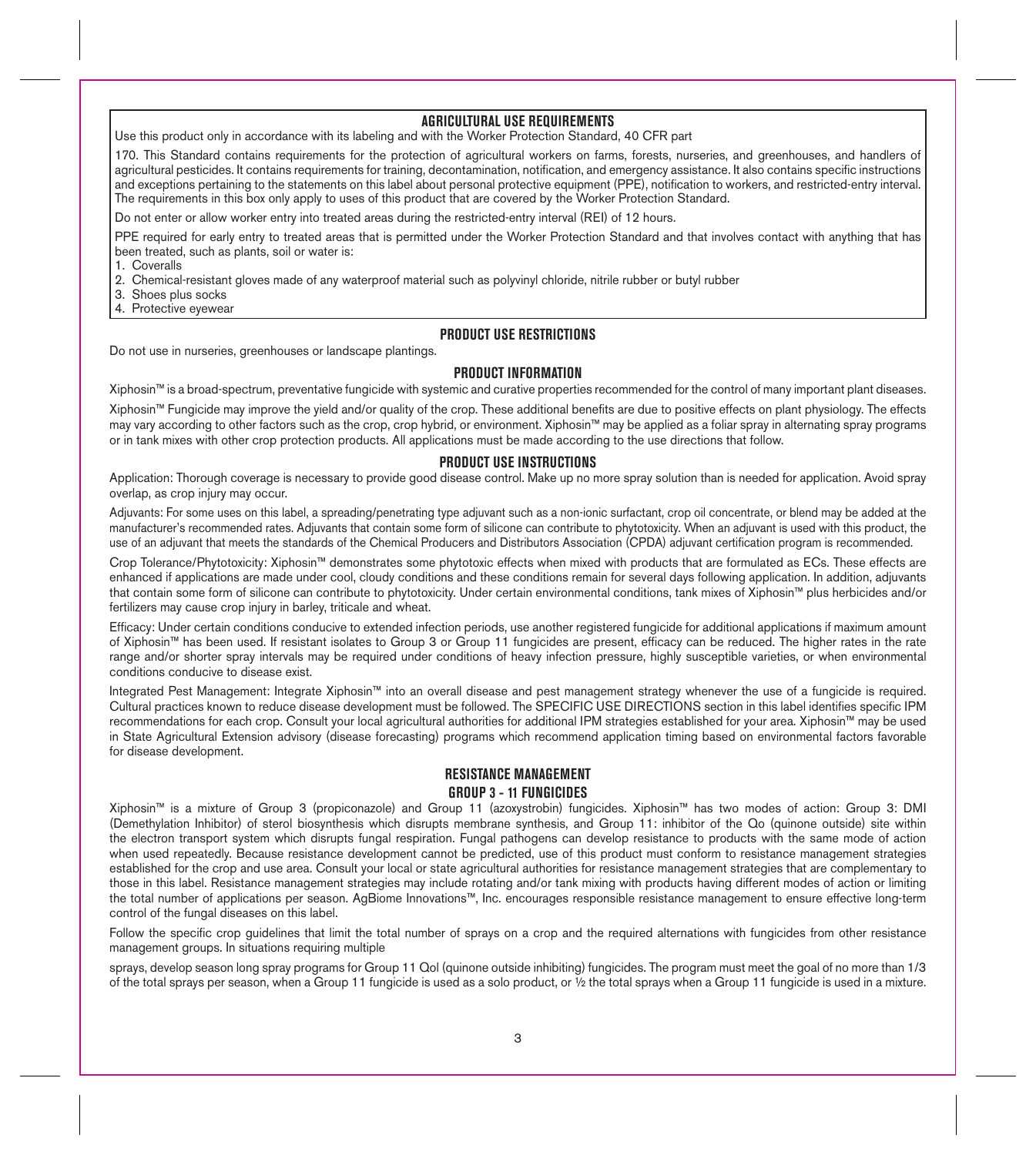Programs that include both solo Group 11 products and/or mixes containing Group 11 products must be no more than ½ the total sprays. Xiphosin™ must not be alternated or tank mixed with any fungicide to which resistance has already developed.

| <b>Rotational Crops:</b>                                              |                                               |
|-----------------------------------------------------------------------|-----------------------------------------------|
| <b>Rotational Crops</b>                                               | Planting Time From Last Xiphosin™ Application |
| <b>Bulb crops Carrots</b>                                             |                                               |
| Celery (and other leaf petiole crops - subgroup 4B)                   |                                               |
| Cereals (wheat, barley, triticale)                                    |                                               |
| Corn (field, seed, popcorn, and sweet)                                |                                               |
| Grasses grown for seed                                                |                                               |
| Mint                                                                  |                                               |
| Oats                                                                  |                                               |
| Peanuts                                                               | 0 days                                        |
| Rice                                                                  |                                               |
| Rye                                                                   |                                               |
| Sorghum                                                               |                                               |
| Soybeans                                                              |                                               |
| Strawberries                                                          |                                               |
| Sugar beets                                                           |                                               |
| Wild rice                                                             |                                               |
| Buckwheat                                                             | 12 Months                                     |
| Millet                                                                |                                               |
| Alfalfa (if propiconazole rate does not exceed 0.22 lb. ai/acre/year) | 75 days                                       |
| All Other Crops Intended for Food and Feed                            | 105 days                                      |

## SPRAY DRIFT MANAGEMENT:

To avoid spray drift, do not apply when conditions favor drift beyond the target area. The interaction of many equipment and weather related factors determine the potential for spray drift.

### AVOIDING SPRAY DRIFT AT THE APPLICATION SITE IS THE RESPONSIBILITY OF THE APPLICATOR.

### **ATTENTION**

Xiphosin™ is extremely phytotoxic to certain apple varieties. AVOID SPRAY DRIFT. Extreme care must be used to prevent injury to apple trees (and apple fruit).

DO NOT spray Xiphosin™ where spray drift may reach apple trees.

DO NOT spray when conditions favor drift beyond area intended for application. Conditions which may contribute to drift include thermal inversion, wind speed and direction, sprayer nozzle/pressure combinations, spray droplet size, etc. Contact your state extension agent for spray drift prevention guidelines in your area.

DO NOT use spray equipment which has been previously used to apply Xiphosin™ to spray apple trees. Even trace amounts can cause unacceptable phytotoxicity to certain apple and crabapple varieties.

# **MIXING AND APPLICATION METHODS**

Xiphosin™ may be applied with all types of spray equipment commonly used for making ground and aerial applications. Proper adjustments and calibration of spraying equipment to give good canopy penetration and coverage is essential for good disease control.

### Spray Equipment

**Nozzles** 

- Equip sprayers with nozzles that provide accurate and uniform application.
- Nozzles must be the same size and uniformly spaced across the boom.
- Calibrate sprayer before use.
- It is suggested that screens be used to protect the pump and to prevent nozzles from clogging.
- Screens placed on suction side of pump must be 16-mesh or coarser.
- Do not place a screen in the recirculation line.
- Use 50-mesh or coarser screens between the pump and boom, and where required, at the nozzles.
- Check nozzle manufacturer's recommendations.

# Pump

- Use a pump with capacity to:
	- 1. Maintain 35-40 psi at nozzles.
	- 2. Provide sufficient agitation in tank to keep mixture in suspension. Use a jet agitator or liquid sparge tube for agitation.

For more information on spray equipment and calibration, consult sprayer manufacturer's and state recommendations. For specific local directions and spray schedules, consult the current state agricultural recommendations.

Mixing Instructions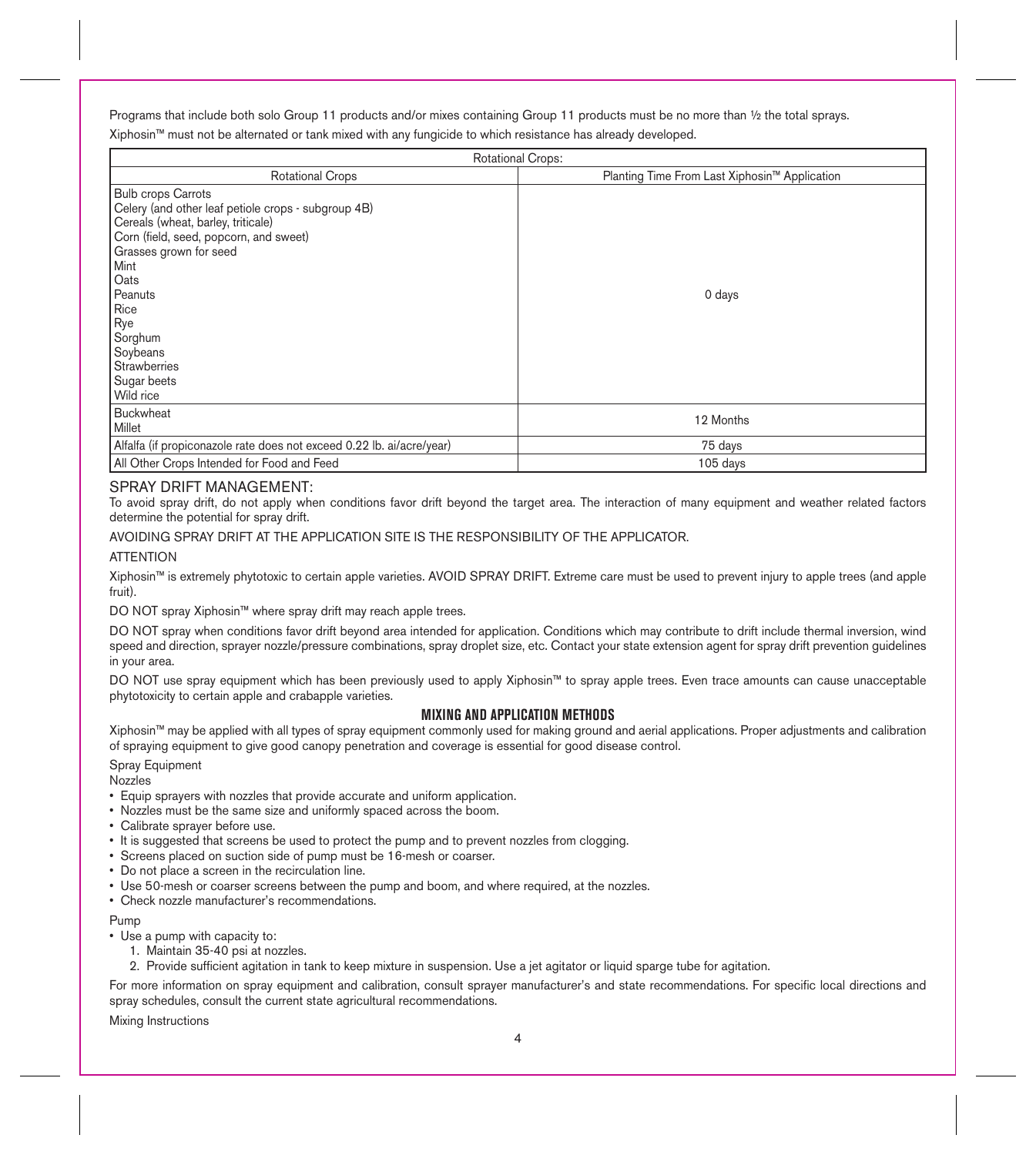- Xiphosin™ is a suspoemulsion (SE) formulation.
- Prepare no more spray mixture than is required for the immediate operation.
- Thoroughly clean spray equipment before using this product.
- Agitate the spray solution before and during application.
- Rinse spray tank thoroughly with clean water after each day's use and dispose of pesticide rinsate by application to an already treated area.

Xiphosin™ Alone (no tank mix)

- Add  $\frac{1}{2}$  2/3 of the required amount of water to the spray or mixing tank.
- With the agitator running, add Xiphosin™ to the tank.
- Continue agitation while adding the remainder of the water.
- Begin application of the spray solution after Xiphosin™ has completely dispersed into the mix water.
- Maintain agitation until all of the mixture has been sprayed.

### Xiphosin™ + Tank Mixtures:

It is the pesticide user's responsibility to ensure that all products are registered for the intended use. Read and follow the applicable restrictions and limitations and directions for use on all product labels involved in tank mixing. Users must follow the most restrictive directions for use and precautionary statements of each product in the tank mixture.

Xiphosin™ is usually compatible with all tank-mix partners listed on this label. Do not combine Xiphosin™ in the spray tank with pesticides, surfactants, or fertilizers unless compatibility charts or your own prior use has shown that the combination is physically compatible, effective, and non-injurious to the crop under your conditions of use. To determine the physical compatibility of Xiphosin™ with other products, use a jar test. Using a quart jar, add the proportionate amounts of the products to 1 qt. of water. Add wettable powders and water dispersible granular products first, then liquid flowables (which includes suspoemulsions), followed by emulsifiable concentrates and additives/adjuvants last. After thoroughly mixing, let stand for at least 5 minutes. If the combination remains mixed or can be remixed readily, it is physically compatible. Once compatibility has been proven, use the same procedure for adding required ingredients to the spray tank.

### Mixing in the Spray Tank

- Add  $\frac{1}{2}$  to 2/3 of the required amount of water to the spray or mixing tank.
- With the agitator running, add the tank-mix partner(s) into the tank in the same order as described above in the "Xiphosin™ + Tank Mixtures" section.
- Allow the material to completely dissolve and disperse into the mix water. Continue agitation while adding the remainder of the water and the Xiphosin™ to the spray tank.
- Allow Xiphosin™ to completely disperse.
- Spray the mixture with the agitator running.
- Observe all directions for use, crops/sites, use rates, dilution ratios, precautions, and limitations which appear on the tank-mix product label.
- No label dosage rate may be exceeded, and the most restrictive label directions and limitations must be followed.
- This product may not be mixed with any product which prohibits such mixing.

### Application Instructions

Avoid application under conditions when uniform coverage cannot be obtained or when excessive spray drift may occur. Do not apply in a manner that will result in exposure to humans or animals.

## Ground Application

- For field crops (non-trees), apply in a minimum of 10 gallons of water per acre unless specified otherwise.
- For tree crops, apply in a minimum of 50 gallons of water per acre unless specified otherwise.
- Thorough coverage is necessary to provide good disease control.

### Aerial Application

- Use only on crops where aerial applications are indicated.
- For field crops (non-trees), apply in a minimum spray volume of 2 gallons per acre unless specified otherwise.
- For ULV applications (corn), apply in a minimum spray volume of 1 gallon per acre. For ULV applications, thorough coverage is necessary to provide good results. Please refer to the "Application" instructions section for details regarding best practices to achieve good coverage.
- For tree crops, apply in a minimum of 10 gallons of water per acre unless specified otherwise.
- Thorough coverage is necessary to provide good disease control.
- Xiphosin™ is extremely phytotoxic to certain apple varieties.
- AVOID SPRAY DRIFT. Extreme care must be used to prevent injury to apple trees (and apple fruit).
- DO NOT spray Xiphosin™ where spray drift may reach apple trees.
- Application Through Irrigation Systems (Chemigation)
- Use only on crops for which chemigation is specified on this label.
- Apply this product only through center pivot, solid set, hand move, or moving wheel irrigation systems.
- Do not apply this product through any other type of irrigation system.
- Crop injury, lack of effectiveness, or illegal pesticide residues in the crop can result from non-uniform distribution of treated water.
- Apply in 0.125-0.25 inches per acre of water. Excessive water may reduce efficacy.
- If you have questions about calibration, contact State Extension Service specialists, equipment manufacturers, or other experts.
- Do not connect an irrigation system (including greenhouse systems) used for pesticide application to a public water system, unless the pesticide label-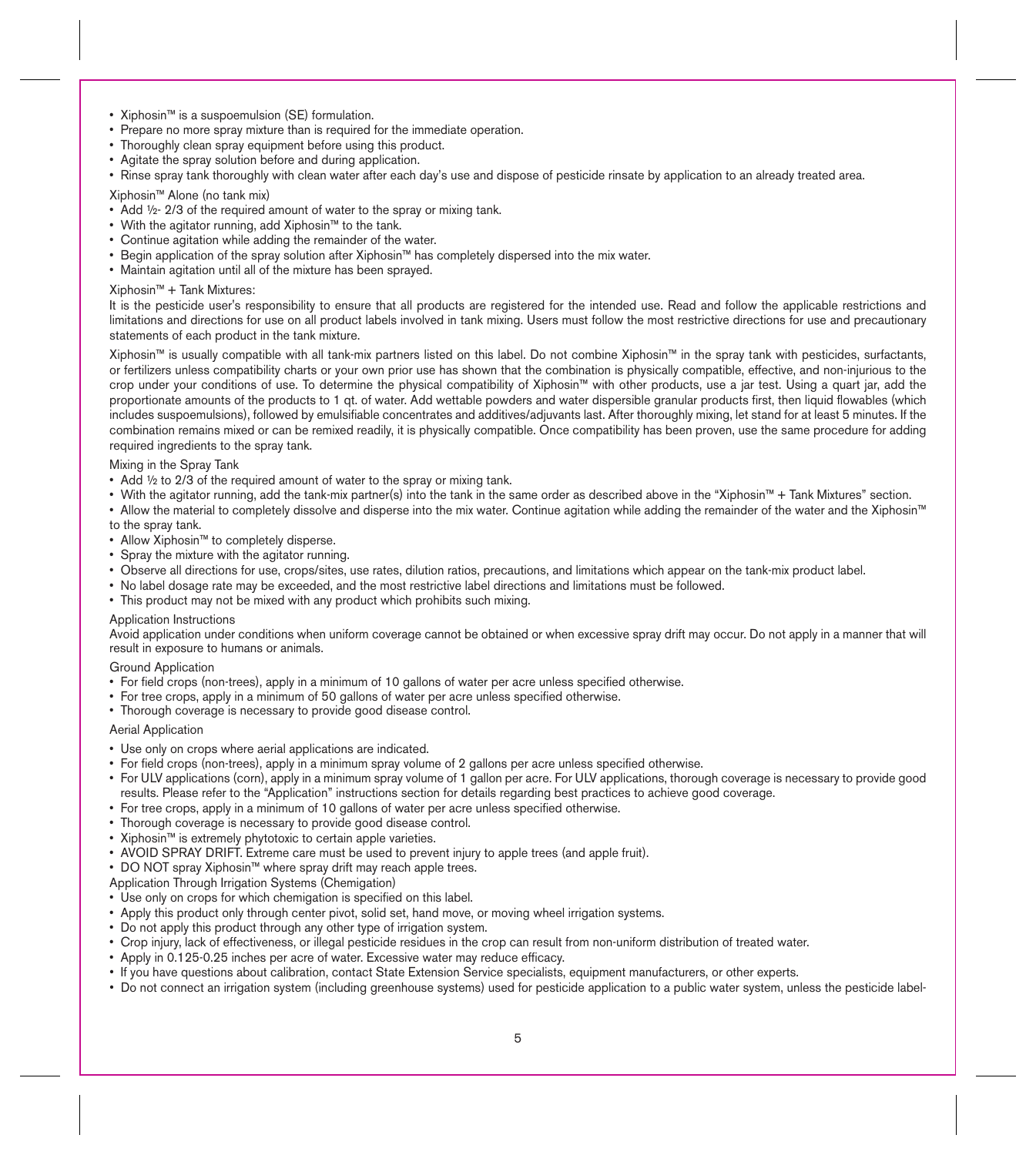prescribed safety devices for public water systems are in place.

• A person knowledgeable of the chemigation system and responsible for its operation, or under the supervision of the responsible person, shall shut the system down and make necessary adjustments should the need arise.

Spray Preparation: Chemical tank and injector system must be thoroughly cleaned. Flush system with clean water.

#### Operating Instructions

1. The system must contain a functional check valve, vacuum relief valve, and low-pressure drain appropriately located on the irrigation pipeline to prevent water-source contamination from backflow.

2. The pesticide injection pipeline must contain a functional, automatic, quick-closing check valve to prevent the flow of fluid back toward the injection pump.

- 3. The pesticide injection pipeline must also contain a functional, normally closed, solenoid-operated valve located .on the intake side of the injection pump and connected to the system interlock to prevent fluid from being withdrawn from the supply tank when the irrigation system is either automatically or manually shut down.
- 4. The system must contain functional interlocking controls to automatically shut off the pesticide injection pump when the water pump motor stops.
- 5. The irrigation line or water pump must include a functional pressure switch which will stop the water pump motor when the water pressure decreases to the point where pesticide distribution is adversely affected.
- 6. Systems must use a metering pump, such as a positive displacement injection pump (e.g., diaphragm pump) effectively designed and constructed of materials that are compatible with pesticides and capable of being fitted with a system interlock.
- 7. Allow sufficient time for pesticide to be flushed through all lines and all nozzles before turning off irrigation water. A person knowledgeable of the chemigation system and responsible for its operation, or under the supervision of the responsible person, shall shut the system down-and make necessary adjustments should the need arise.

8. Do not connect an irrigation system (including greenhouse systems) used for pesticide application to a public water system unless the pesticide labelprescribed safety devices for public water systems are in place.

9. Do not apply when wind speed favors drift beyond the area intended.

### Center Pivot Irrigation Equipment

Notes: (1) Use only with drive systems which provide uniform water distribution. (2) Do not use end guns when chemigating Xiphosin™ through center pivot systems because of non-uniform application.

- Determine the size of the area to be treated.
- Determine the time required to apply 0.125-0.25 inches per acre of water over the entire area to be treated when the system and injection equipment are operated at normal pressures as recommended by the equipment manufacturer. When applying Xiphosin™ through irrigation equipment use the lowest obtainable water volume while maintaining uniform distribution. Run the system at 80-95% of the manufacturer's rated capacity.
- Using water, determine the injection pump output when operated at normal line pressure.
- Determine the amount of Xiphosin™ required to treat the area covered by the irrigation system.
- Add the required amount of Xiphosin™ and sufficient water to meet the injection time requirements to the solution tank.
- Make sure the system is fully charged with water before starting injection of the Xiphosin™ solution. Time the injection to last at least as long as it takes to bring the system to full pressure.
- Maintain constant solution tank agitation during the injection period.
- Continue to operate the system until the Xiphosin™ solution has cleared the sprinkler head.

### Solid Set, Hand Move, and Moving Wheel Irrigation Equipment

• Determine the acreage covered by the sprinklers.

- Fill injector solution tank with water and adjust flow rate to use the contents over a 20- to 30-minute interval. When applying Xiphosin™ through irrigation equipment use the lowest obtainable water volume while maintaining uniform distribution.
- Determine the amount of Xiphosin™ required to treat the area covered by the irrigation system.
- Add the required amount of Xiphosin™ into the same quantity of water used to calibrate the injection period.
- Operate the system at the same pressure and time interval established during the calibration.
- Stop injection equipment after treatment is completed. Continue to operate the system until the Xiphosin™ solution has cleared the last sprinkler head.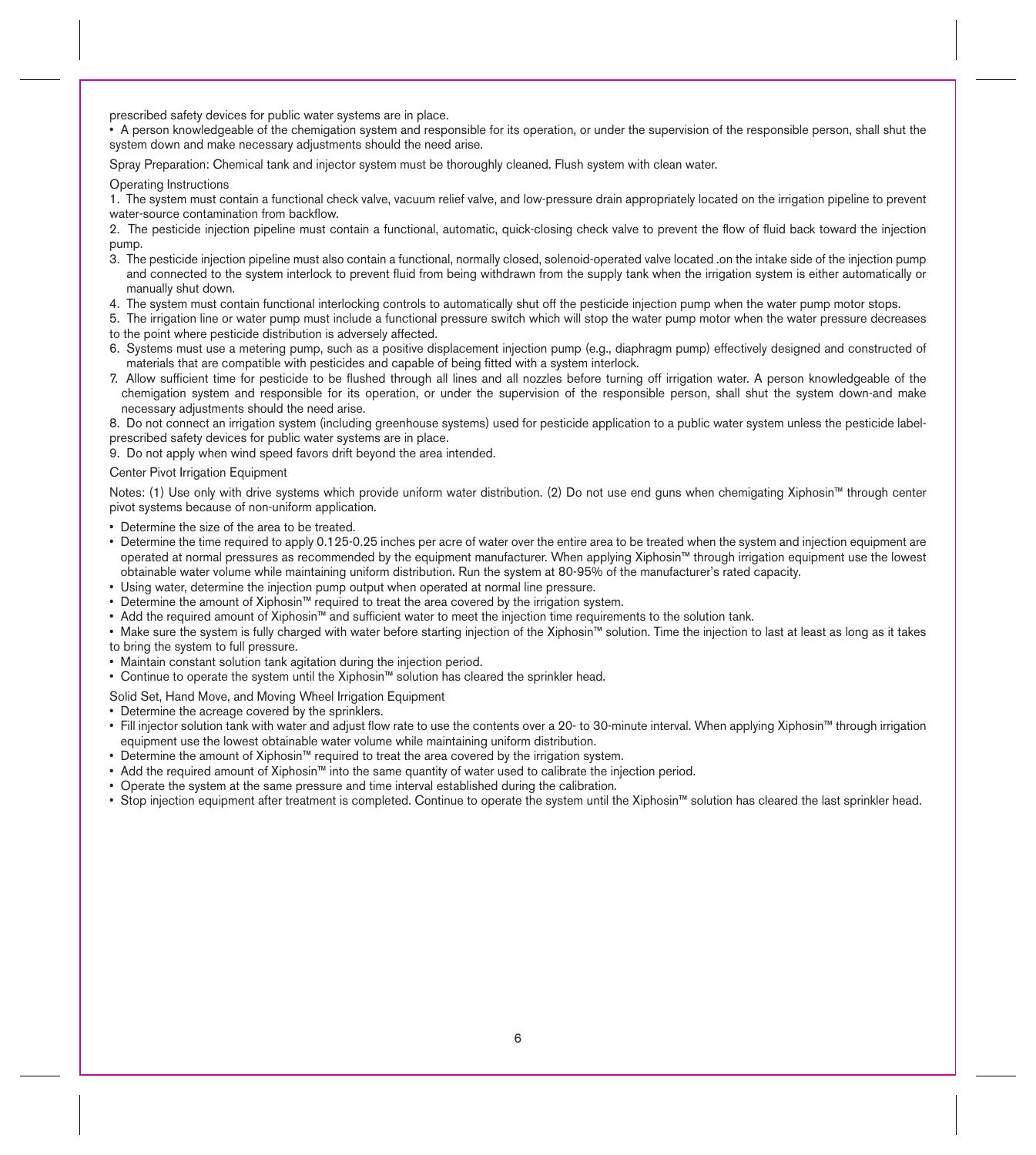Specific Instructions for Public Water Systems

- 1. Public water system means a system for the provision to the public of piped water for human consumption if such system has at least 15 service connections or regularly serves an average of at least 25 individuals daily at least 60 days out of the year.
- 2. Chemigation systems connected to public water systems must contain a functional, reduced-pressure zone (RPZ), back-flow preventer or the functional equivalent in the water supply line upstream from the point of pesticide introduction. As an option to the RPZ, the water from the public water system should be discharged into a reservoir tank prior to pesticide introduction. There shall be a complete physical break (air gap) between the outlet end of the fill pipe and the top or overflow rim of the reservoir tank of at least twice the inside diameter of the fill pipe.

3. The pesticide injection pipeline must contain a functional, automatic, quick-closing check valve to prevent the flow of fluid back toward the injection pump.

- 4. The pesticide injection pipeline must contain a functional, normally closed, solenoid-operated valve located on the intake side of the injection pump and connected to the system interlock to prevent fluid from being withdrawn from the supply tank when the irrigation system is either automatically or manually shut down.
- 5. The system must contain functional interlocking controls to automatically shut off the pesticide injection pump when the water pump motor stops, or in cases where there is no water pump, when the water pressure decreases to the point where pesticide distribution is adversely affected.
- 6. Systems must use a metering pump, such as a positive displacement injection pump (e.g., diaphragm pump) effectively designed and constructed of materials that are compatible with pesticides and capable of being fitted with a system interlock.
- 7. Do not apply when wind speed favors drift beyond the area intended for treatment.

# **SPECIFIC DIRECTIONS FOR USE**

| ALMONDS                                                                                                                                                                                                                                                                                                                          |                                                                                    |                                                                                                                                                                                                                                                                                          |  |
|----------------------------------------------------------------------------------------------------------------------------------------------------------------------------------------------------------------------------------------------------------------------------------------------------------------------------------|------------------------------------------------------------------------------------|------------------------------------------------------------------------------------------------------------------------------------------------------------------------------------------------------------------------------------------------------------------------------------------|--|
| <b>Target Diseases</b>                                                                                                                                                                                                                                                                                                           | <b>Use Rate</b><br>fl. oz. product/A                                               | <b>Application Instructions</b>                                                                                                                                                                                                                                                          |  |
| Brown Rot Blossom Blight<br>(Monilinia spp.)                                                                                                                                                                                                                                                                                     | $14 - 26$                                                                          | Apply Xiphosin™ at early bloom stage. If disease pressure is low, make a second application of 14 fl. oz./A as<br>needed through petal fall. Under conditions of high disease pressure and/or very susceptible varieties, make<br>applications as needed at 50-75% bloom and petal fall. |  |
|                                                                                                                                                                                                                                                                                                                                  |                                                                                    | Xiphosin™ may be used on only 2 blossom blight applications. Orbit® Fungicide may be used for one of<br>these applications.                                                                                                                                                              |  |
| Alternaria Leaf Spot<br>(A. Alternata)<br>Anthracnose<br>(Collectotrichum acutatum)<br>Leaf Blight<br>(Seimatosporium lichenicola)<br>Leaf Rust<br>(Tranzschelia discolor)<br>Scab<br>(Cladosporium carpophilum)<br>Shothole<br>(Wilsonomyces carpophilus)                                                                       | $17.5 - 26$                                                                        | Apply Xiphosin™ beginning at bud break on a 7- to 14-day interval. Make no more than 2 consecutive applications<br>before switching to a non-Group 11 fungicide.                                                                                                                         |  |
| NOTE: Almond diseases are more effectively controlled by ground application, using sufficient water volume to provide thorough and uniform coverage.<br><b>APPLICATION METHOD:</b> Xiphosin™ must be applied by ground or by air (minimum of 15 gal./A). Use aerial application if necessary but disease control may be reduced. |                                                                                    |                                                                                                                                                                                                                                                                                          |  |
|                                                                                                                                                                                                                                                                                                                                  |                                                                                    | Apply Xiphosin™ by air only at growth stages prior to and including 5 weeks after petal fall.                                                                                                                                                                                            |  |
| ALMOND USE RESTRICTIONS:                                                                                                                                                                                                                                                                                                         |                                                                                    |                                                                                                                                                                                                                                                                                          |  |
| 1. Do not apply more than 112 fl. oz./A of Xiphosin™ per crop.<br>2. Do not apply more than 0.9 lb. a.i. of propiconazole-containing products/A/year.                                                                                                                                                                            |                                                                                    |                                                                                                                                                                                                                                                                                          |  |
|                                                                                                                                                                                                                                                                                                                                  | 3. Do not apply more than 1.5 lb. a.i. of azoxystrobin-containing products/A/year. |                                                                                                                                                                                                                                                                                          |  |
| 4. Do not graze livestock in treated areas or cut treated cover crop for feed.                                                                                                                                                                                                                                                   |                                                                                    |                                                                                                                                                                                                                                                                                          |  |
|                                                                                                                                                                                                                                                                                                                                  |                                                                                    |                                                                                                                                                                                                                                                                                          |  |

5. Do not apply within 60 days of harvest (60-day PHI).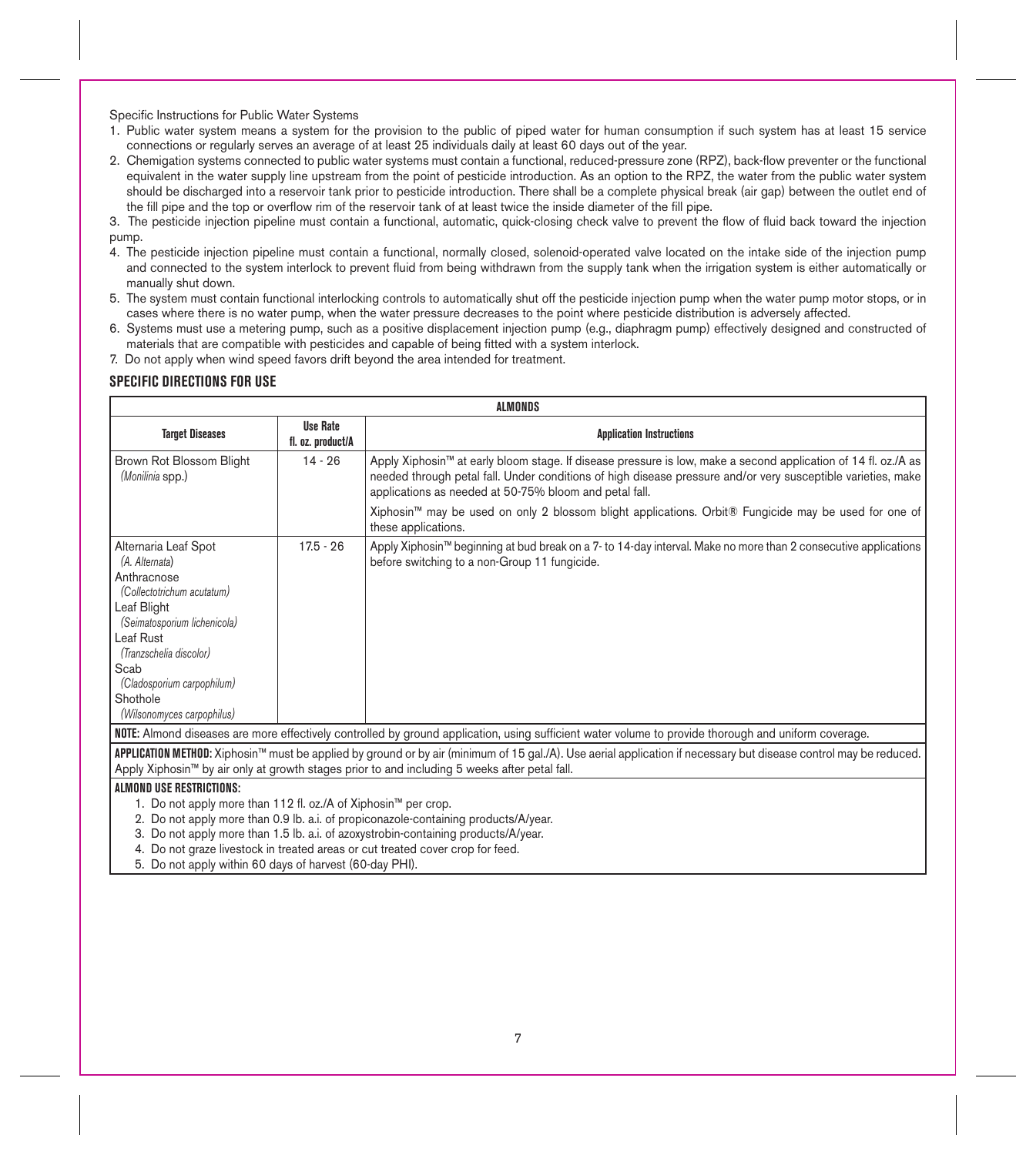| <b>BANANAS, PLANTAINS</b>                                                                                            |                                                                                                                          |                                                                                                                                                                                                                                                                                                                                                                                                                                |  |
|----------------------------------------------------------------------------------------------------------------------|--------------------------------------------------------------------------------------------------------------------------|--------------------------------------------------------------------------------------------------------------------------------------------------------------------------------------------------------------------------------------------------------------------------------------------------------------------------------------------------------------------------------------------------------------------------------|--|
| <b>Target Diseases</b>                                                                                               | Use Rate<br>fl. oz. product/A                                                                                            | <b>Application Instructions</b>                                                                                                                                                                                                                                                                                                                                                                                                |  |
| <b>Black Sigatoka</b>                                                                                                | 10.5                                                                                                                     | Apply Xiphosin™ before disease symptoms appear at the onset of the rainy season.                                                                                                                                                                                                                                                                                                                                               |  |
| (Mycosphaerella fijiensis)<br>Yellow Sigatoka<br>(Mycosphaerella musicola)                                           |                                                                                                                          | Apply 10.5 fl. oz. of Xiphosin™/A in 10-20 gallons of water/A. Apply no more than 2 consecutive applications<br>on a 21- to 25-day schedule before rotating to another labeled product with a different mode of action for at<br>least 2 sprays. A maximum of 8 applications can be made. If possible, it is recommended to have at least 2<br>consecutive months 'triazole free' during the period of lower disease pressure. |  |
|                                                                                                                      | <b>APPLICATION METHOD:</b> Apply Xiphosin™ by ground (minimum of 15 gal./A) or aerial application (minimum of 5 gal./A). |                                                                                                                                                                                                                                                                                                                                                                                                                                |  |
| <b>BANANA &amp; PLANTAIN USE RESTRICTIONS:</b>                                                                       |                                                                                                                          |                                                                                                                                                                                                                                                                                                                                                                                                                                |  |
| 1. Do not apply Xiphosin™ within 100 yards of non-bagged bananas.                                                    |                                                                                                                          |                                                                                                                                                                                                                                                                                                                                                                                                                                |  |
| 2. Do not apply Xiphosin™ on bananas unless they are protected by polyethylene bags.                                 |                                                                                                                          |                                                                                                                                                                                                                                                                                                                                                                                                                                |  |
| 3. Do not apply Xiphosin™ on plantains if the fruit present are not protected with polyethylene bags.                |                                                                                                                          |                                                                                                                                                                                                                                                                                                                                                                                                                                |  |
| 4. Do not apply more than 84 fl. oz. of Xiphosin™ during each growing season (this includes any pre-harvest sprays). |                                                                                                                          |                                                                                                                                                                                                                                                                                                                                                                                                                                |  |
| 5. Do not feed whole bananas and plantains to animals.                                                               |                                                                                                                          |                                                                                                                                                                                                                                                                                                                                                                                                                                |  |
| 6. Do not apply more than 0.67 lb. a.i. propiconazole-containing products/A/year.                                    |                                                                                                                          |                                                                                                                                                                                                                                                                                                                                                                                                                                |  |
| 7. Do not apply more than 1.08 lb. a.i. azoxystrobin-containing products/A/year.                                     |                                                                                                                          |                                                                                                                                                                                                                                                                                                                                                                                                                                |  |

| <b>BEANS, DRY and SUCCULENT</b><br>Bean (Cicer arietinum), (Lupinus spp.), (Phaseolus sod.), (Vigna spp.), (Vicia faba) See below for complete list of dry and succulent beans                                                                                                                                                                                                                                                                                                                 |                   |                                                                                                                                                                                                                                                                                                                       |
|------------------------------------------------------------------------------------------------------------------------------------------------------------------------------------------------------------------------------------------------------------------------------------------------------------------------------------------------------------------------------------------------------------------------------------------------------------------------------------------------|-------------------|-----------------------------------------------------------------------------------------------------------------------------------------------------------------------------------------------------------------------------------------------------------------------------------------------------------------------|
| <b>Target Diseases</b>                                                                                                                                                                                                                                                                                                                                                                                                                                                                         | <b>Use Rate</b>   | <b>Application Instructions</b>                                                                                                                                                                                                                                                                                       |
|                                                                                                                                                                                                                                                                                                                                                                                                                                                                                                | fl. oz. product/A |                                                                                                                                                                                                                                                                                                                       |
| Alternaria Blight Alternaria<br>Leaf Spot<br>(Alternaria alternata)<br>Anthracnose<br>(Colletotrichum lindemuthianum)<br>Ascochyta Blight<br>(Mycosphaerella pinodes)<br>Ascochyta Leaf and Pod Spot<br>(Ascochyta spp)<br>Ascochyta Leaf Spot<br>(Ascochyta phaseolorum)<br>Bean Rust<br>(Uromyces appendiculatus)<br>Rust<br>(Phakopsora spp)<br>Southern Blight<br>(Sclerotium rolfsii)<br>Web Blight<br>(Rhizoctonia solani)                                                               | 14                | Apply when conditions are conducive for disease. Up to three applications can be made on a 7-14 day interval.<br>NOTE: On certain bean varieties azoxystrobin application can cause crinkled and/or greener leaves. Yields of<br>beans displaying these characteristics have not been reduced.                        |
| (including asparagus, bean, blackeyed pea and cowpea).                                                                                                                                                                                                                                                                                                                                                                                                                                         |                   | Dry and Succulent Beans Cicer anetmum (chickpea garbanzo bean); Lupinus spp (including sweet lupine, white sweet lupine, white lupine and grain lupine).<br>Phaseolus spp. (including kidney bean, lima bean, mung bean, navy bean, pinto bean, snap bean and waxbean). Vicia faba (broad bean fava bean); Vigna spp. |
| APPLICATION METHOD: Apply Xiphosin™ by ground or air.                                                                                                                                                                                                                                                                                                                                                                                                                                          |                   |                                                                                                                                                                                                                                                                                                                       |
| <b>BEAN USE RESTRICTIONS</b><br>1. Not for use on cowpea cultivars intended for livestock feeding only<br>2. Do not apply more than 42 oz. of Xiphosin™/crop/A<br>3. Do not apply more than 0.34 lb a.i. of propiconazole containing products/A/year.<br>4. Do not apply more than 1.5 lb a.i. of azoxystrobin containing products/A/year.<br>5. Do not apply within 7 days of harvest (7 day PHI) for succulent beans<br>6. Do not apply within 14 days of harvest (14 day PHI) for dry beans |                   |                                                                                                                                                                                                                                                                                                                       |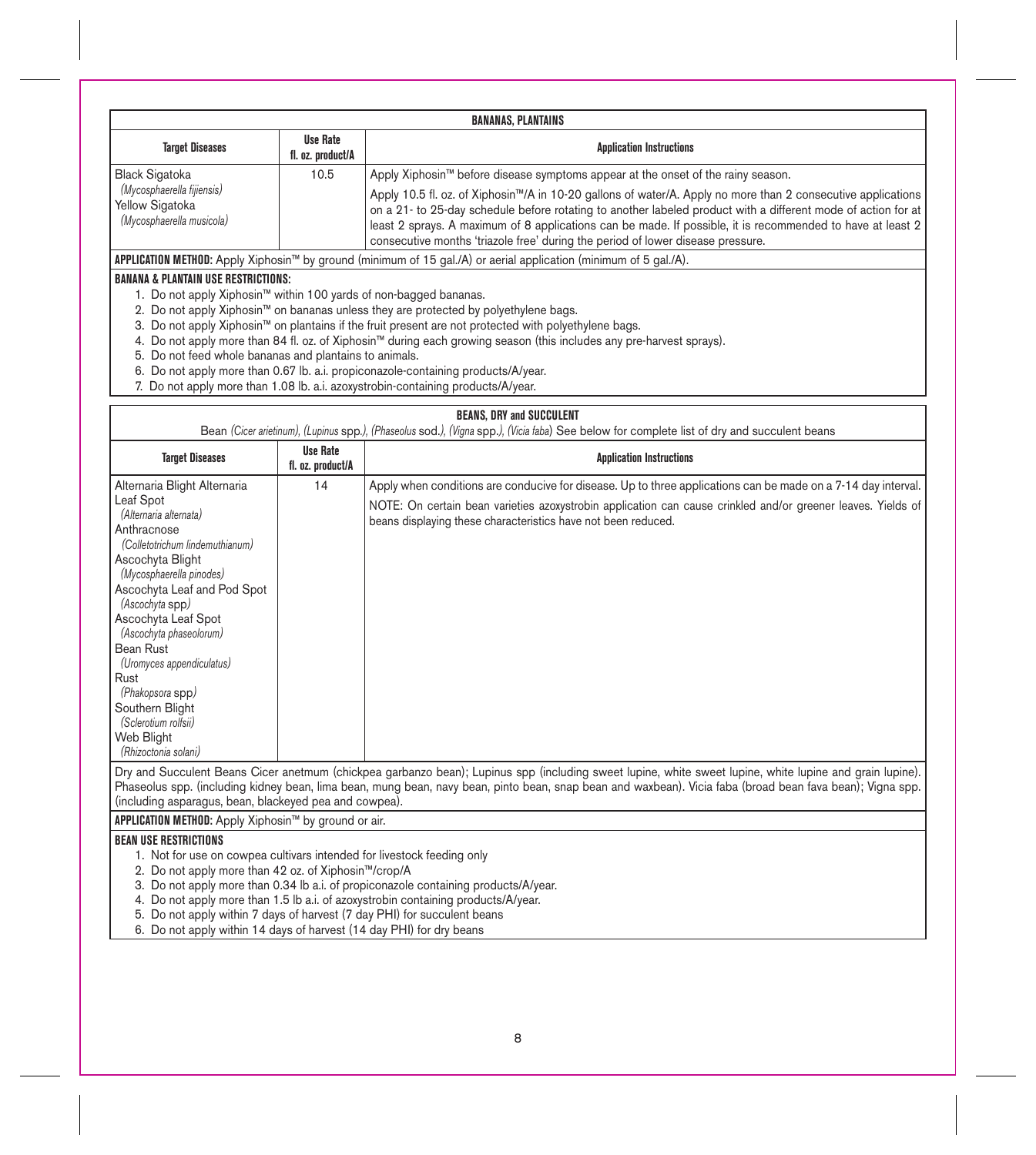|                                                                                                                                                                                                                                                                                                                                               |                                      | BERRIES, BUSHBERRY SUBGROUP<br>Blueberry (high and low bush), Cranberry, Highbush, Currant, Black Currant, Red Elderberry, Gooseberry Including all cultivars and/or hybrids of these. See<br>below for complete list of bushberry subgroup                                                                                                                                                                                                                                                                                                                                                                                                                                                             |
|-----------------------------------------------------------------------------------------------------------------------------------------------------------------------------------------------------------------------------------------------------------------------------------------------------------------------------------------------|--------------------------------------|---------------------------------------------------------------------------------------------------------------------------------------------------------------------------------------------------------------------------------------------------------------------------------------------------------------------------------------------------------------------------------------------------------------------------------------------------------------------------------------------------------------------------------------------------------------------------------------------------------------------------------------------------------------------------------------------------------|
| <b>Target Diseases</b>                                                                                                                                                                                                                                                                                                                        | <b>Use Rate</b><br>Fl. oz. product/A | <b>Application Instructions</b>                                                                                                                                                                                                                                                                                                                                                                                                                                                                                                                                                                                                                                                                         |
| Botryosphaeria Canker<br>(Botryosphaeria spp)<br>Leaf Spot and Stem Canker<br>(Septoria albopuncatata)<br>Leaf Spot<br>(Septoria spp)<br>Mummyberry<br>(Monilinia vaccini corymbosi)<br>Phomopis Twig Blight, Fruit<br>Rot, and<br>Stem Canker<br>(P. vaccini)<br>Powdery Mildew<br>(Microsphaera vaccini)<br>Rust<br>(Pucciniastrum viccini) | $14 - 21$                            | For mummyberry make the first application of Xiphosin™ beginning at green tip and repeat in 7 to 10 days if<br>conditions are favorable for disease development make an additional application at pink bud and repeating<br>every 7 to 10 days through petal fall.<br>Do not apply more than 2 consecutive applications before alternating to a non Group 11 containing fungicide<br>For other diseases listed, apply Xiphosin™ prior to disease development and continue throughout the season<br>on a 7 to 14 day interval.<br>Make no more than two consecutive sprays before alternating to a non Group 11 fungicide Make no more than<br>3 applications per crop of Xiphosin™ or other fungicides. |
| Bushberry Subgroup:<br>APPLICATION METHOD: Apply Xiphosin™ by ground or by air (minimum of 15 gal /A)                                                                                                                                                                                                                                         |                                      | Aronia berry; Blueberry, Highbush; Blueberry, Lowbush; Buffalo currant; Chilean guava; Cranberry, Highbush; Currant, black; Currant, red; Elderberry;<br>European barberry; Gooseberry; Honeysuckle. Edible; Huckleberry; Jostaberry; Juneberry (Saskatoon berry); Lingonberry; Native currant; Salal; Sea buckthorn                                                                                                                                                                                                                                                                                                                                                                                    |
| <b>BUSHBERRY USE RESTRICTIONS</b><br>1. Do not apply more than 82 fl. oz./A/year of Xiphosin™ per crop<br>4. Do not apply within 30 days of harvest (30 day PHI)                                                                                                                                                                              |                                      | 2. Do not apply more than 0.84 lb. a.i. of a propiconazole containing product/A/year.<br>3. Do not apply more than 0.75 lb. a.i. azoxystrobin containing product/A/year on bushberries                                                                                                                                                                                                                                                                                                                                                                                                                                                                                                                  |
|                                                                                                                                                                                                                                                                                                                                               |                                      | <b>BERRIES, CANEBERRY SUBGROUP</b><br>Blackberry, Bingleberry, Boysenberry, Dewberry, Raspberry, red and black, Wild Raspberry Including all cultivars and/or hybrids of these. See below for<br>additional types of caneberries*                                                                                                                                                                                                                                                                                                                                                                                                                                                                       |
| <b>Target Diseases</b>                                                                                                                                                                                                                                                                                                                        | <b>Use Rate</b><br>fl. oz. product/A | <b>Application Instructions</b>                                                                                                                                                                                                                                                                                                                                                                                                                                                                                                                                                                                                                                                                         |
| Anthracnose<br>(Spaceloma necator, Elsinoe veneta)<br>Botryosphaeria Canker<br>(B. dothidea)<br>Leaf and Cane Spot<br>(Septoria rubi)<br>Leaf Spot<br>(Septoria spp.)<br>Powdery Mildew<br>(Sphaerotheca macularis) Rosette<br>or Double Blossom of<br><b>Blackberries</b><br>(Cercosporella rubi)<br>Rust<br>(Phragmidium violaceum)         | $14 - 21$                            | Xiphosin™ applications must begin prior to disease development and continue throughout the season on a<br>14-day interval. Make no more than two consecutive sprays before alternating to a non-Group 11 fungicide.<br>Make no more than 3 applications per crop of Xiphosin™ or other Group 11 fungicides.                                                                                                                                                                                                                                                                                                                                                                                             |
|                                                                                                                                                                                                                                                                                                                                               |                                      |                                                                                                                                                                                                                                                                                                                                                                                                                                                                                                                                                                                                                                                                                                         |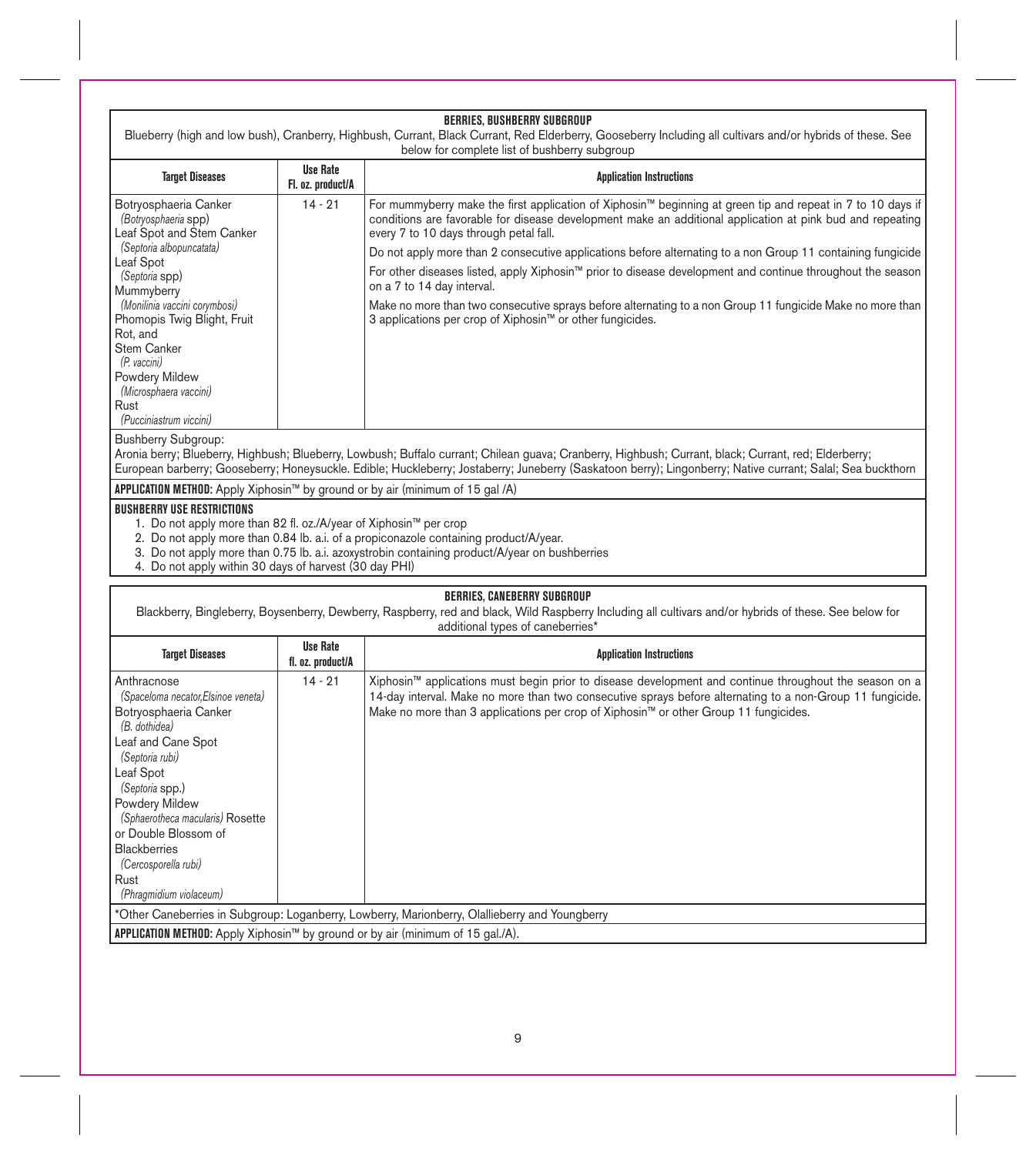# **CANEBERRY USE RESTRICTIONS:**

- 1.Do not apply more than 105 fl. oz./A of Xiphosin™ per crop.
- 2. Do not apply more than 0.84 lb. a.i. of a propiconazole-containing product/A/year.
- 3. Do not apply more than 1.5 lb. a.i. of an azoxystrobin-containing product/A/year on caneberries.
- 4. Do not apply within 30 days of harvest (30-day PHI).

### **BULB VEGETABLES**

Dry Bulb, Garlic, Onions (dry bulb), Shallots (dry bulb) Green, Leeks, Onions (green), Shallots (green) Including all cultivars and/or hybrids of these. See below for complete list of bulb vegetables

| <b>Target Diseases</b>                                                                                      | <b>Use Rate</b><br>Fl. oz. product/A | <b>Application Instructions</b>                                                                                                                                                                                                                                  |
|-------------------------------------------------------------------------------------------------------------|--------------------------------------|------------------------------------------------------------------------------------------------------------------------------------------------------------------------------------------------------------------------------------------------------------------|
| Cladosporium Leaf Blotch<br>$(C.$ allii)<br>Purple Blotch<br>(Alternaria porri)<br>Rust<br>(Puccinia allii) | $14 - 21$                            | Begin applications when conditions favor disease development and continue on a 7- to 10-day interval.<br>Use the higher rate and shorter interval when disease conditions are severe. Make only 1 application before<br>alternating to a non-Group 11 fungicide. |
| Botrytis Leaf Blight<br>(B. squamosa)<br>Downy Mildew<br>(Peronospora destructor)                           | $17.5 - 26$                          |                                                                                                                                                                                                                                                                  |
| White Rot<br>(Sclerotium cepivorum)                                                                         |                                      |                                                                                                                                                                                                                                                                  |

Complete List of Bulb Vegetables: Chive, fresh leaves; chive, Chinese, fresh leaves; daylily, bulb; elegans hosta; fritillaria, bulb; fritillaria, leaves; garlic, bulb; garlic, great-headed, bulb; garlic, serpent, bulb; kurrat; lady's leek; leek; leek, wild; lily, bulb; onion, Beltsville bunching; onion, bulb; onion, Chinese, bulb; onion, fresh; onion, green; onion, macrostem; onion, pearl; onion, potato, bulb; onion, tree, tops; onion, Welsh, tops; shallot, bulb; shallot, fresh leaves; cultivars, varieties, and/or hybrids of these.

**APPLICATION METHOD:** Apply Xiphosin™ by ground (15 gal/A minimum) or aerial application (minimum of 5 gal/A).

**NOTE:** Mixing with products formulated as an EC can result in phytotoxicity

# **BULB VEGETABLE USE RESTRICTIONS:**

- 1. Do not apply more than 56 fl. oz./A/year of Xiphosin™ per crop.
- 2. Do not apply more than 0.45 lb. a.i. of propiconazole-containing products/A/year.
- 3. Do not apply more than 1.5 lb. a.i. of azoxystrobin-containing products/A/year.
- 4. Do not apply within 14 days of harvest (14-day PHI) on dry bulb onions.

| CARROTS                                                                              |                   |                                                                                                                         |
|--------------------------------------------------------------------------------------|-------------------|-------------------------------------------------------------------------------------------------------------------------|
| <b>Target Diseases</b>                                                               | Use Rate          | <b>Application Instructions</b>                                                                                         |
|                                                                                      | fl. oz. product/A |                                                                                                                         |
| Alternaria Leaf Blight                                                               | 14                | Apply Xiphosin <sup>™</sup> when conditions favor disease development. Continue applications on a 7-to 10-day interval, |
| (Alternaria dauci)                                                                   |                   | using the shorter interval when disease conditions are severe. Make no more than one application before                 |
| Early Blight                                                                         |                   | alternating to a non-Group 11 fungicide.                                                                                |
| (Cercospora carotae)                                                                 |                   |                                                                                                                         |
| Powdery Mildew                                                                       |                   |                                                                                                                         |
| (Erysiphe polygoni)                                                                  |                   |                                                                                                                         |
|                                                                                      |                   | <b>APPLICATION METHOD:</b> Apply Xiphosin™ by ground (15 gal/A minimum) or aerial application (minimum of 5 gal/A).     |
| <b>CARROTS USE RESTRICTIONS:</b>                                                     |                   |                                                                                                                         |
| 1. Do not apply more than 56 fl. oz./A of Xiphosin™ per crop.                        |                   |                                                                                                                         |
| 2. Do not apply more than 0.45 lb. a.i. of propiconazole-containing products/A/year. |                   |                                                                                                                         |
| 3. Do not apply more than 2.0 lb. a.i. of azoxystrobin-containing products/A/year.   |                   |                                                                                                                         |

4. Do not apply within 14 days of harvest (14-day PHI)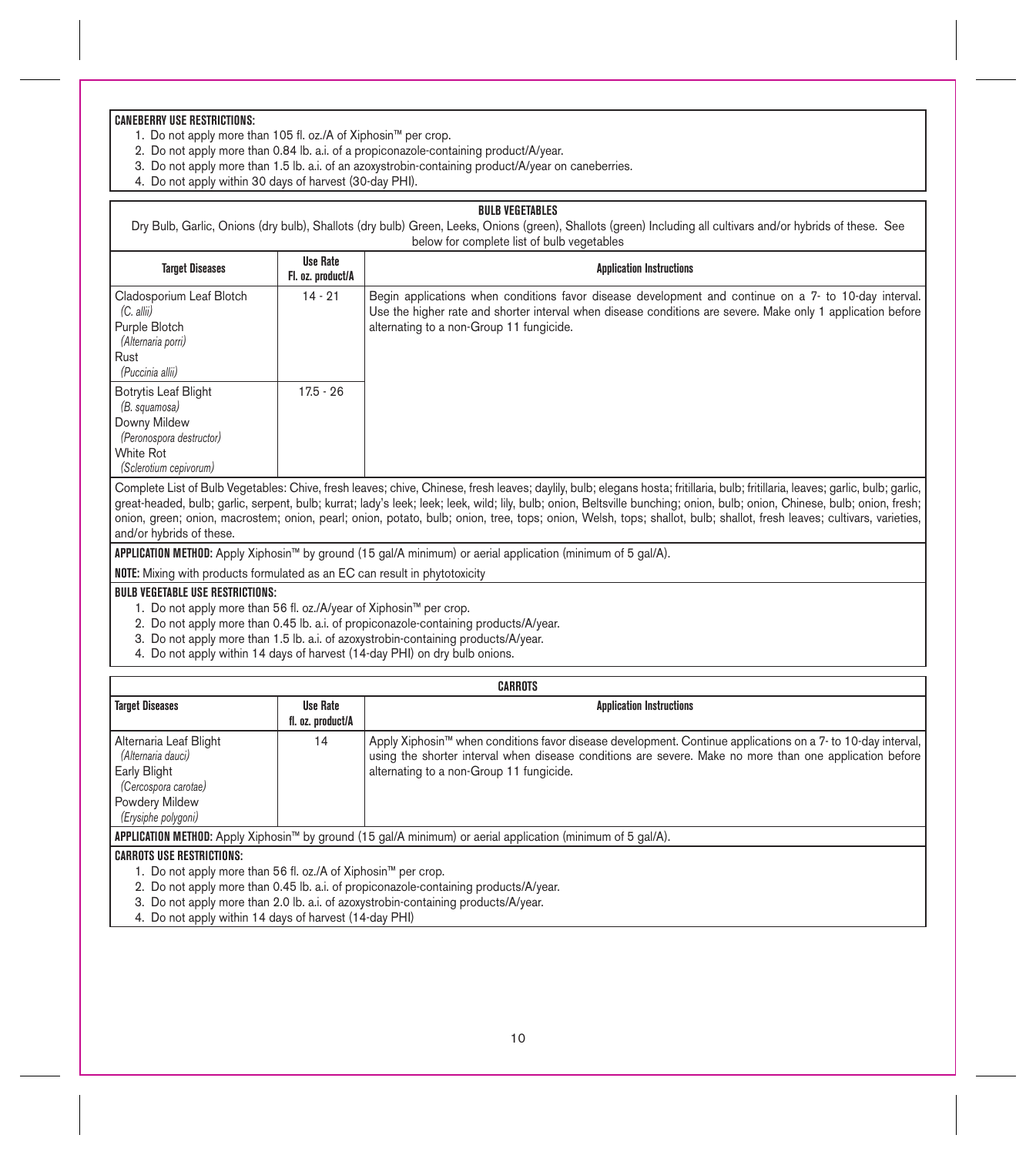| CELERY                                                                               |                               |                                                                                                                                                                                  |
|--------------------------------------------------------------------------------------|-------------------------------|----------------------------------------------------------------------------------------------------------------------------------------------------------------------------------|
| <b>Target Diseases</b>                                                               | Use Rate<br>fl. oz. product/A | <b>Application Instructions</b>                                                                                                                                                  |
| Early Blight<br>(Cercospora apii)<br>Late Blight<br>(Septoria apiicola)              | 14                            | Apply Xiphosin™ on a 7- to 10-day schedule in alternation with propiconazole containing products or<br>another product with a different mode of action than Group 11 fungicides. |
| APPLICATION METHOD: Apply Xiphosin™ by ground, air (5 gal/A minimum) or chemigation. |                               |                                                                                                                                                                                  |
| <b>CELERY USE RESTRICTIONS:</b>                                                      |                               |                                                                                                                                                                                  |

1. Do not apply more than 56 fl. oz./A.

2. Do not apply more than 0.45 lb. a.i. propiconazole containing products/A/year.<br>3. Do not apply more than 1.5 lb. a.i. azoxystrobin-containing products/A/year.<br>4. Do not apply within 14 days of harvest (14-day PHI).

# **CEREALS, WHEAT**

| See next section for other cereals                                                                                                                                                                                                                                                                                                                    |                                      |                                                                                                                                                                                                                                                                                                                                                                                                                                                                                                                                                                                                                                                                      |
|-------------------------------------------------------------------------------------------------------------------------------------------------------------------------------------------------------------------------------------------------------------------------------------------------------------------------------------------------------|--------------------------------------|----------------------------------------------------------------------------------------------------------------------------------------------------------------------------------------------------------------------------------------------------------------------------------------------------------------------------------------------------------------------------------------------------------------------------------------------------------------------------------------------------------------------------------------------------------------------------------------------------------------------------------------------------------------------|
| <b>Target Diseases</b>                                                                                                                                                                                                                                                                                                                                | <b>Use Rate</b><br>fl. oz. product/A | <b>Application Instructions</b>                                                                                                                                                                                                                                                                                                                                                                                                                                                                                                                                                                                                                                      |
| Early season suppression of:<br>Glume Blotch<br>(Stagonospora nodorum)<br>Leaf Blight<br>(Septoria tritici)<br>Powdery Mildew<br>(Blumeria spp., Erysiphe spp.)<br>Tan Spot<br>(Pyrenophora tritici-repentis)<br>Control of Leaf Diseases:<br>Glume Blotch<br>(Stagonospora nodorum)<br>Helminthosporium Leaf Blight<br>(Drechslera tritici-repentis) | $7 - 14$<br>$10.5 - 14$              | Apply Xiphosin™ in the spring for suppression of early season diseases. Follow up with a second application<br>(see below) for full season control.<br>Flecking and burning can occur if you mix with fertilizers and herbicides at this timing.<br>Protecting the flag leaf is important for maximizing the potential yield. Highest yields are normally obtained<br>when Xiphosin™ is applied when the flag leaf is 50% to fully emerged.<br>Applications must not be made no closer than a 14-day interval. Xiphosin™ can be applied through full head<br>emergence (Feekes growth stage 10.5). Do not apply after this stage to avoid possible illegal residues. |
| Leaf Blight<br>(Septoria tritici)<br>Powdery Mildew<br>(Blumeria spp., Erysiphe spp.)<br>Rust<br>(Puccinia spp.)<br>Spot Blotch<br>(Bipolaris sorokiniana)<br>Tan Spot<br>(Pyrenophora tritici-repentis)                                                                                                                                              |                                      |                                                                                                                                                                                                                                                                                                                                                                                                                                                                                                                                                                                                                                                                      |
| Foot Rot/Eyespot<br>(Tapesia spp.)                                                                                                                                                                                                                                                                                                                    | 14                                   | Apply full rate of Xiphosin™ plus half the rate specified on other EPA-registered fungicides such as Topsin®<br>M. Apply at tillering but before elongation has occurred.                                                                                                                                                                                                                                                                                                                                                                                                                                                                                            |
|                                                                                                                                                                                                                                                                                                                                                       |                                      | NOTE: Xiphosin™ is most effective when applied and allowed to dry before a rainfall. For best results, sufficient coverage is very important. Use a higher water<br>volume for aerial application (greater than 2 GPA) if equipment and/or conditions would not provide good coverage.                                                                                                                                                                                                                                                                                                                                                                               |
| APPLICATION METHOD: Apply Xiphosin™ by ground, air, or chemigation.                                                                                                                                                                                                                                                                                   |                                      |                                                                                                                                                                                                                                                                                                                                                                                                                                                                                                                                                                                                                                                                      |

*(continued)*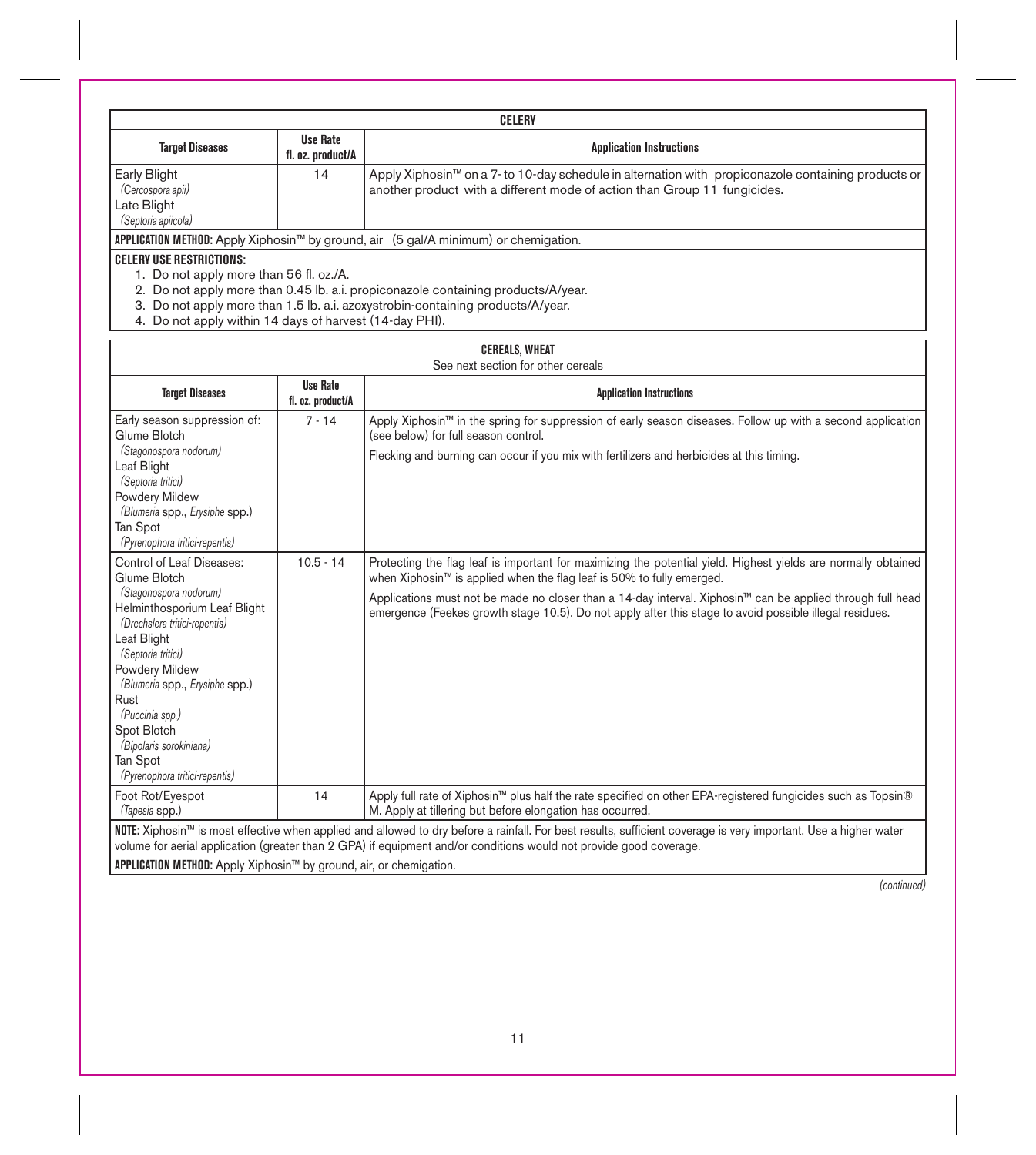| CEREALS, WHEAT                     |                                      |                                 |
|------------------------------------|--------------------------------------|---------------------------------|
| See next section for other cereals |                                      |                                 |
| <b>Target Diseases</b>             | <b>Use Rate</b><br>fl. oz. product/A | <b>Application Instructions</b> |

# **WHEAT USE RESTRICTIONS:**

1. Do not apply more than 2 applications/A/year.

2. Do not apply after Feekes 10.54.

3. Do not apply more than 28 fl. oz./A/year of Xiphosin™.

4. Do not apply more than 0.22 lb. a.i. propiconazole-containing products/A/year.

5. Do not apply more than 0.40 lb. a.i. azoxystrobin-containing products/A/year.

6. Under certain environmental conditions, tank mixes of Xiphosin™ plus herbicides and/or fertilizers can cause crop injury.

7. Do not apply within 7 days of harvest (7-day PHI) for forage and hay.

| CEREALS, BARLEY, OATS, RYE, TRITICALE                                                                                                                            |                                      |                                                                                                                                                                                                     |
|------------------------------------------------------------------------------------------------------------------------------------------------------------------|--------------------------------------|-----------------------------------------------------------------------------------------------------------------------------------------------------------------------------------------------------|
| <b>Target Diseases</b>                                                                                                                                           | <b>Use Rate</b><br>fl. oz. product/A | <b>Application Instructions</b>                                                                                                                                                                     |
| Early season suppression of:<br>Glume Blotch                                                                                                                     | $7 - 14$                             | Apply Xiphosin™ in the spring for suppression of early season diseases. Follow up with a second application<br>(see below) for full season control.                                                 |
| (Stagonospora nodorum)<br>Leaf Blight                                                                                                                            |                                      | Flecking and burning can occur if you mix with fertilizers and herbicides at this time.                                                                                                             |
| (Septoria tritici)                                                                                                                                               |                                      |                                                                                                                                                                                                     |
| Powdery Mildew                                                                                                                                                   |                                      |                                                                                                                                                                                                     |
| (Blumeria spp., Erysiphe spp.)                                                                                                                                   |                                      |                                                                                                                                                                                                     |
| Tan Spot                                                                                                                                                         |                                      |                                                                                                                                                                                                     |
| (Pyrenophora tritici-repentis)                                                                                                                                   |                                      |                                                                                                                                                                                                     |
| Control of Leaf Diseases:<br><b>Barley Scald</b>                                                                                                                 | $10.5 - 14$                          | Protecting the flag leaf is important for maximizing the potential yield. Highest yields are normally obtained<br>when Xiphosin <sup>™</sup> is applied when the flag leaf is 50% to fully emerged. |
| (Rhynchosporium secalis)                                                                                                                                         |                                      | Applications must not be made no closer together than a 14-day interval.                                                                                                                            |
| <b>Barley Stripe</b>                                                                                                                                             |                                      |                                                                                                                                                                                                     |
| (Pyrenophora graminea)                                                                                                                                           |                                      |                                                                                                                                                                                                     |
| Glume Blotch<br>(Stagonospora nodorum)                                                                                                                           |                                      |                                                                                                                                                                                                     |
| Helminthosporium Leaf Blight                                                                                                                                     |                                      |                                                                                                                                                                                                     |
| (Drechslera tritici-repentis)                                                                                                                                    |                                      |                                                                                                                                                                                                     |
| Kernel Blight                                                                                                                                                    |                                      |                                                                                                                                                                                                     |
| (Alternaria spp.)                                                                                                                                                |                                      |                                                                                                                                                                                                     |
| Leaf Blight                                                                                                                                                      |                                      |                                                                                                                                                                                                     |
| (Septoria tritici)                                                                                                                                               |                                      |                                                                                                                                                                                                     |
| Net Blotch                                                                                                                                                       |                                      |                                                                                                                                                                                                     |
| (Pyrenophora teres)                                                                                                                                              |                                      |                                                                                                                                                                                                     |
| Powdery Mildew                                                                                                                                                   |                                      |                                                                                                                                                                                                     |
| (Blumeria spp., Erysiphe spp.)<br>Rust                                                                                                                           |                                      |                                                                                                                                                                                                     |
| (Puccinia spp.)                                                                                                                                                  |                                      |                                                                                                                                                                                                     |
| Spot Blotch                                                                                                                                                      |                                      |                                                                                                                                                                                                     |
| (Bipolaris sorokiniana)                                                                                                                                          |                                      |                                                                                                                                                                                                     |
| Tan Spot                                                                                                                                                         |                                      |                                                                                                                                                                                                     |
| (Pyrenophora tritici-repentis)                                                                                                                                   |                                      |                                                                                                                                                                                                     |
| Foot Rot/Eyespot                                                                                                                                                 | 14                                   | Apply full rate of Xiphosin™ plus half the rate specified on other EPA-registered fungicides such as Topsin®. Apply                                                                                 |
| (Tapesia spp.)                                                                                                                                                   |                                      | at tillering but before elongation has occurred.                                                                                                                                                    |
|                                                                                                                                                                  |                                      | NOTE: Xiphosin™ is most effective when applied and allowed to dry before a rainfall. For best results, sufficient coverage is very important. Use a higher water                                    |
| volume for aerial application (greater than 2 GPA) if equipment and/or conditions would not provide good coverage. Add an adjuvant at specified rates to improve |                                      |                                                                                                                                                                                                     |
| canopy coverage and penetration while reducing evaporation and drift.                                                                                            |                                      |                                                                                                                                                                                                     |
| APPLICATION METHOD: Apply Xiphosin™ by ground, air, or chemigation.                                                                                              |                                      |                                                                                                                                                                                                     |

*(continued)*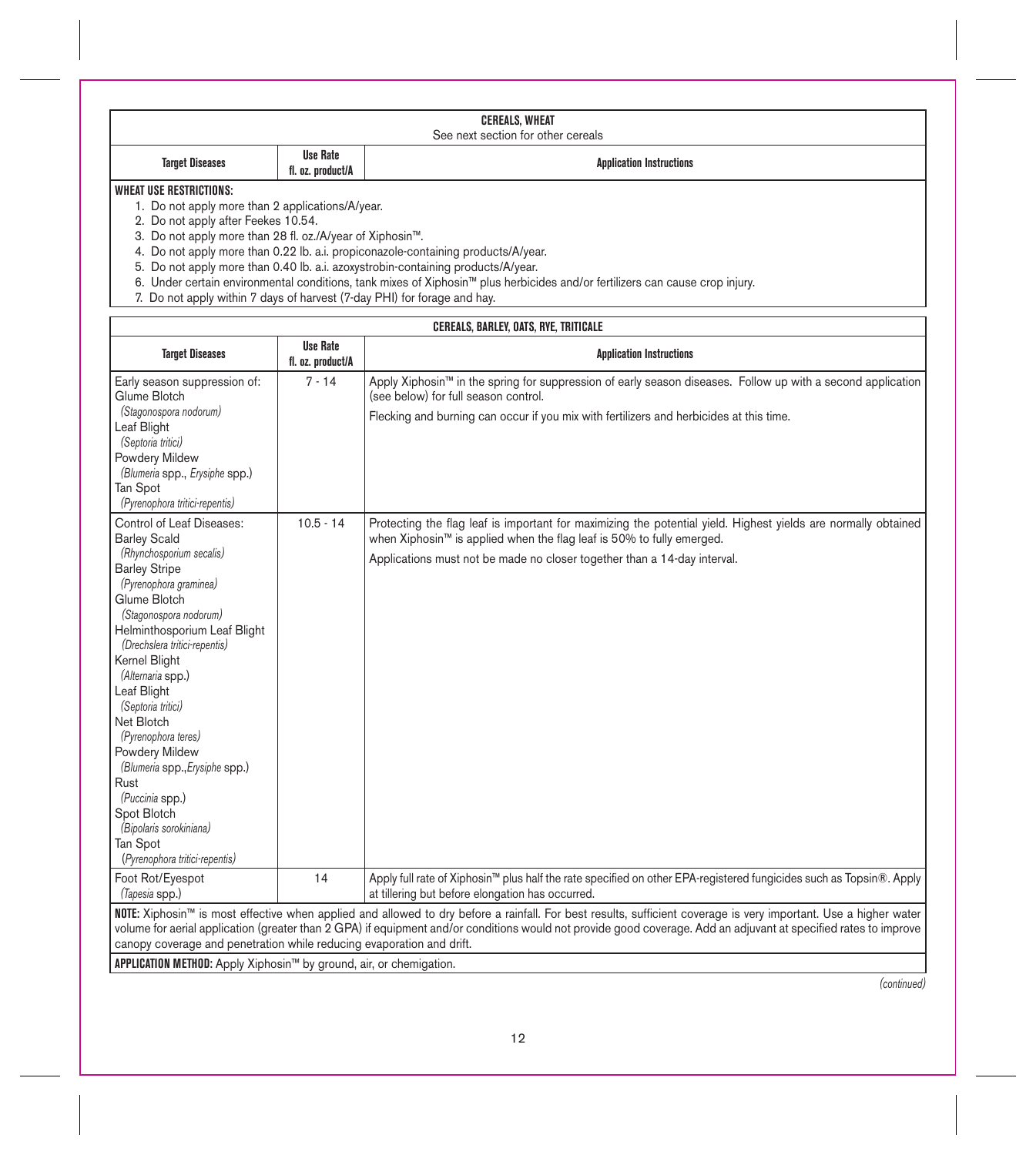| CEREALS, BARLEY, OATS, RYE, TRITICALE            |                                                                         |  |  |
|--------------------------------------------------|-------------------------------------------------------------------------|--|--|
| <b>Target Diseases</b>                           | <b>Use Rate</b><br><b>Application Instructions</b><br>fl. oz. product/A |  |  |
| BARLEY, OATS, RYE, TRITICALE USE RESTRICTIONS:   |                                                                         |  |  |
| 1. Do not apply more than 2 applications/A/year. |                                                                         |  |  |
| 2. Do not apply after Feekes 10.54.              |                                                                         |  |  |

2. Do not apply after Feekes 10.54.<br>3. Do not apply within 7 days of harvest (7-day PHI) for forage and hay.<br>4. Do not apply within 7 days of harvest (7-day PHI) for forage and hay.<br>5. Do not apply more than 0.22 lb. a.i.

| <b>CORN, FIELD and POP (Includes Seed Production)</b>                                                                                                                                                                                                                                                                                                                                                                                                                                                                              |                                      |                                                                                                                                                                                                                                                                                                                                                                                                                                                                                                                                                                                                                                                                                                                                                                                                                                                                                                                                                                                                                                                  |  |
|------------------------------------------------------------------------------------------------------------------------------------------------------------------------------------------------------------------------------------------------------------------------------------------------------------------------------------------------------------------------------------------------------------------------------------------------------------------------------------------------------------------------------------|--------------------------------------|--------------------------------------------------------------------------------------------------------------------------------------------------------------------------------------------------------------------------------------------------------------------------------------------------------------------------------------------------------------------------------------------------------------------------------------------------------------------------------------------------------------------------------------------------------------------------------------------------------------------------------------------------------------------------------------------------------------------------------------------------------------------------------------------------------------------------------------------------------------------------------------------------------------------------------------------------------------------------------------------------------------------------------------------------|--|
| <b>Target Diseases</b>                                                                                                                                                                                                                                                                                                                                                                                                                                                                                                             | <b>Use Rate</b><br>fl. oz. product/A | <b>Application Instructions</b>                                                                                                                                                                                                                                                                                                                                                                                                                                                                                                                                                                                                                                                                                                                                                                                                                                                                                                                                                                                                                  |  |
| Anthracnose Leaf Blight<br>(Colletotrichum graminicola)<br>Eye Spot<br>(Aureobasidium zeae)<br>Gray Leaf Spot<br>(Cercospora zeae-maydis)<br>Northern Corn Leaf Blight<br>(Setosphaeria turcica)<br>Northern Corn Leaf Spot<br>(Cochliobolus carbonum)<br>Physoderma Brown Spot<br>(Physoderma maydis)<br>Rusts<br>(Puccinia spp.)<br>Southern Corn Leaf Blight<br>(Cochliobolus heterostrophus) also<br>known as Helminthosporium<br>Leaf Blights<br>(H. maydis, H. turcicum, H. carbonum)<br>Suppression of: Diplodia<br>Ear Rot | 10.5                                 | Early application (V4-V8):<br>Apply an early application (V4-V8) of Xiphosin™ for early season disease control and plant performance<br>benefits. If mixing with herbicides other than solo glyphosate products, consult your local AgBiome<br>Innovations™. Inc. representative.                                                                                                                                                                                                                                                                                                                                                                                                                                                                                                                                                                                                                                                                                                                                                                |  |
|                                                                                                                                                                                                                                                                                                                                                                                                                                                                                                                                    | $10.5 - 14$                          | Later season applications:<br>For gray leaf spot, rusts, anthracnose, and eye spot, apply 10.5-14 oz./A Xiphosin™ when disease first<br>appears. If conditions favorable for disease persist, continue to apply on a 14-day schedule.<br>For leaf blights apply 10.5-14 oz. Xiphosin™ when disease first appears. Continue on a 7- to 14-day schedule.<br>Use the low rate when disease pressure is low.<br>Under heavy disease pressure or if conditions are favorable for disease, apply the high rate.<br>Do not use adjuvants or other additives after the V8 growth stage and prior to the VT growth stage, as use<br>during these development times can impose stress on the plant that could inhibit proper kernel development.<br>VT is defined as when the last branch of the tassel is completely visible, but silks have not yet emerged from<br>the ear shoot.<br>Apply no more than 2 applications of Xiphosin™ or any other Group 11 fungicide per year. Use of an adjuvant<br>such as COC can provide additional disease control. |  |
| (D. maydis)<br>NOTE: For best results, sufficient coverage is very important. For ULV aerial applications DO NOT use less than 1.0 GPA. Use a higher water volume for aerial<br>application if equipment and/or conditions will not provide good coverage.                                                                                                                                                                                                                                                                         |                                      |                                                                                                                                                                                                                                                                                                                                                                                                                                                                                                                                                                                                                                                                                                                                                                                                                                                                                                                                                                                                                                                  |  |
| APPLICATION METHOD: Apply Xiphosin™ by ground, air (ULV), or chemigation.                                                                                                                                                                                                                                                                                                                                                                                                                                                          |                                      |                                                                                                                                                                                                                                                                                                                                                                                                                                                                                                                                                                                                                                                                                                                                                                                                                                                                                                                                                                                                                                                  |  |
| FIELD and POP CORN USE RESTRICTIONS:<br>1. Do not apply more than 56 fl. oz./A/year of Xiphosin™.<br>2. Do not apply more than 28 fl. oz. (0.224 lb. a.i. propiconazole) for field corn harvested for forage.<br>3. Do not apply more than 0.45 lb. a.i. propiconazole-containing products/A/year.<br>4. Do not apply more than 2.0 lb. a.i. azoxystrobin-containing products/A/year.<br>5. Do not apply within 30 days of harvest (30-day PHI) for forage, grain, or stover.                                                      |                                      |                                                                                                                                                                                                                                                                                                                                                                                                                                                                                                                                                                                                                                                                                                                                                                                                                                                                                                                                                                                                                                                  |  |
| <b>CORN. SWEET</b><br><b>SWEET CORN (Includes Seed Production)</b>                                                                                                                                                                                                                                                                                                                                                                                                                                                                 |                                      |                                                                                                                                                                                                                                                                                                                                                                                                                                                                                                                                                                                                                                                                                                                                                                                                                                                                                                                                                                                                                                                  |  |

| <b>Target Diseases</b> | Use Rate<br>.product/A<br>$-1.07$ | <b>Application Instructions</b> |
|------------------------|-----------------------------------|---------------------------------|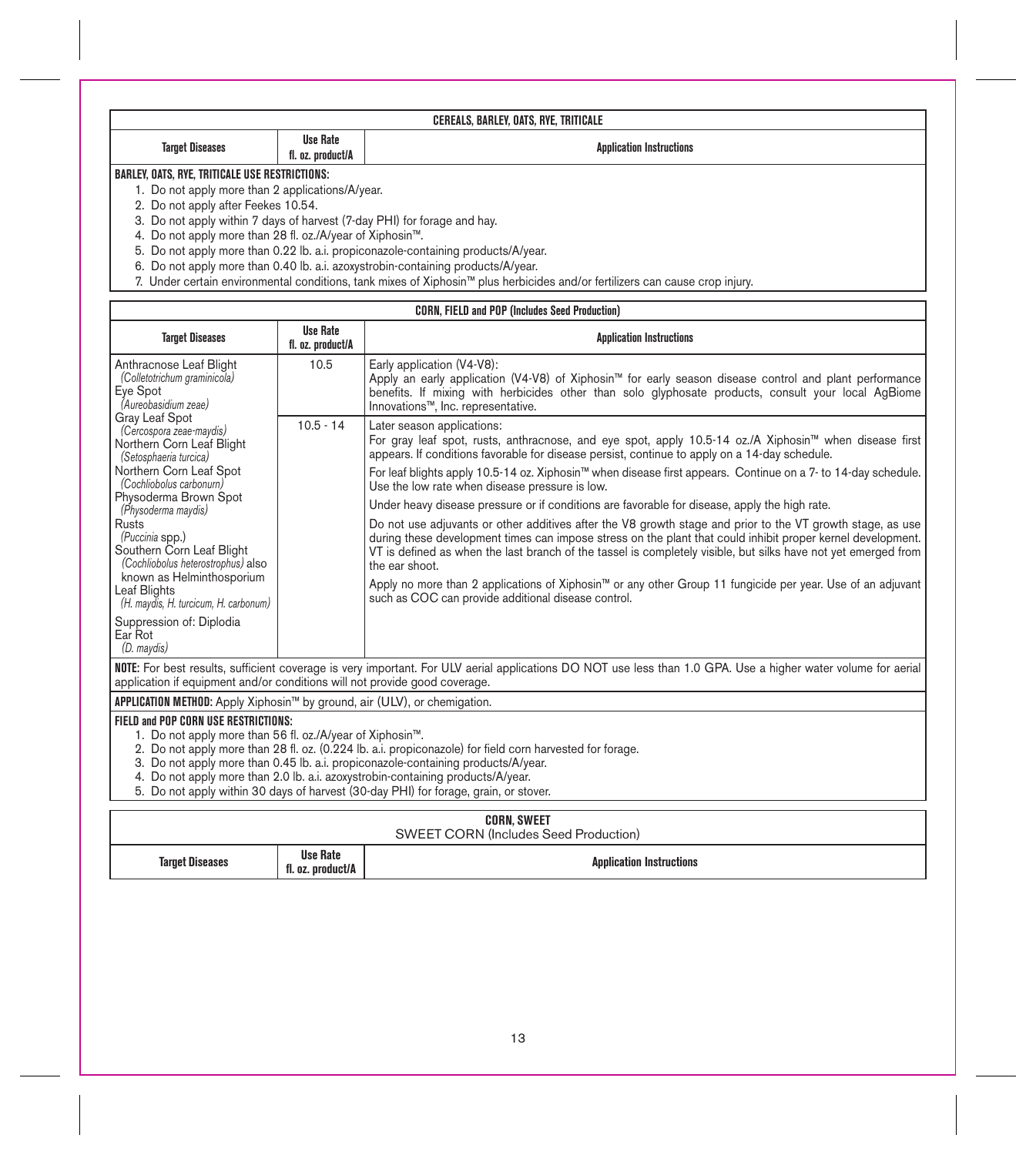| Anthracnose Leaf Blight<br>(Colletotrichum graminicola)<br>Eve Spot | $10.5 - 14$ | Apply Xiphosin™ when disease first appears. If conditions favorable for disease persist, continue to<br>apply on a 14-day schedule.                                                                                                                  |
|---------------------------------------------------------------------|-------------|------------------------------------------------------------------------------------------------------------------------------------------------------------------------------------------------------------------------------------------------------|
| (Aureobasidium zeae)<br>Gray Leaf Spot<br>(Cercospora zeae-maydis)  |             | For leaf blights apply Xiphosin™ when disease first appears. Continue on a 7- to 14-day schedule.<br>Use the low rate when disease pressure is low. Under heavy disease pressure or if conditions are<br>favorable for disease, apply the high rate. |
| Northern Corn Leaf Blight<br>(Setosphaeria turcica)                 |             | Alternate applications of Xiphosin™ with propiconazole-containing products or another product with<br>a different mode of action than Group 11 fungicides.                                                                                           |
| Northern Corn Leaf Spot<br>(Cochliobolus carbonum)                  |             |                                                                                                                                                                                                                                                      |
| Rusts<br>(Puccinia spp.)                                            |             |                                                                                                                                                                                                                                                      |
| Southern Corn Leaf Blight<br>(Cochliobolus heterostrophus)          |             |                                                                                                                                                                                                                                                      |

**NOTE:** For best results, sufficient coverage is very important. Use of a crop oil concentrate is recommended for aerial applications to reduce evaporation and enhance canopy penetration and coverage. Consult your aerial applicator for specified concentration of crop oil concentrate. DO NOT use less than 1.0 GPA for the ULV applications. Use higher water volumes for aerial applications if equipment and/or conditions will not provide good coverage.

**APPLICATION METHOD:** Apply Xiphosin™ by ground, air (ULV), or chemigation.

### **SWEET CORN USE RESTRICTIONS:**

1. Do not apply more than 56 fl. oz./A/year of Xiphosin™.

2. Do not apply more than 0.45 lb. a.i. propiconazole-containing products/A/year.

- 3. Do not apply more than 2.0 lb. a.i. azoxystrobin-containing products/A/year.
- 4. Do not apply to sweet corn within 14 days of harvest (14-day PHI) for ears or forage.

| <b>CRANBERRIES</b>                                                                                                                                                              |                               |                                                                                                                                                                                                                                                                                                                                                                                           |
|---------------------------------------------------------------------------------------------------------------------------------------------------------------------------------|-------------------------------|-------------------------------------------------------------------------------------------------------------------------------------------------------------------------------------------------------------------------------------------------------------------------------------------------------------------------------------------------------------------------------------------|
| <b>Target Diseases</b>                                                                                                                                                          | Use Rate<br>fl. oz. product/A | <b>Application Instructions</b>                                                                                                                                                                                                                                                                                                                                                           |
| Cottonball<br>(Monilinia oxycocci)<br>Fruit Rots<br>(Physalospora vaccinii)<br>(Glomerella cingulata)<br>(Coleophoma empeth)<br>Lophodermium Twig Blight<br>(Lophodermium spp.) | $14 - 21$                     | Make the first application at leaf bud break and repeat in 14 days. Make additional applications at early bloom.<br>Make no more than 2 consecutive sprays before alternating to a non-Group 11 fungicide.<br>For resistance management, make no more than 3 sprays per year using any Group 11 (Qol containing)<br>fungicide.<br>Under severe pressure, use the higher rate for control. |
| <b>APPLICATION METHOD:</b> Apply Xiphosin™ by ground (minimum of 10 gal./A) or aerial application (minimum of 20 gal./A).                                                       |                               |                                                                                                                                                                                                                                                                                                                                                                                           |

### **CRANBERRY USE RESTRICTIONS:**

1. Do not apply more than 84 fl. oz./A of Xiphosin™ per crop.

2. Do not apply more than 0.67 lb. a.i. of propiconazole-containing products/A/year.

3. Do not apply more than 1.5 lb. a.i. of azoxystrobin-containing products/A/year.

4. Do not use cranberry fields used for aquaculture of fish and crustaceans.

5. Do not apply when weather conditions favor drift from treated areas to non-target aquatic habitat. Applicators must use care in making applications near non-target aquatic habitats.

6. Do not apply to flooded crop.

7. Do not allow release of irrigation or flood water to non-target aquatic habitat for at least 14 days after the last application.

8. Do not apply within 45 days of harvest (45-day PHI). 9. Use is limited to Oregon, Washington, and Wisconsin only.

| <b>FILBERTS</b>                                                                             |                               |                                                                                                                                                                                                                                                                                  |
|---------------------------------------------------------------------------------------------|-------------------------------|----------------------------------------------------------------------------------------------------------------------------------------------------------------------------------------------------------------------------------------------------------------------------------|
| <b>Target Diseases</b>                                                                      | Use Rate<br>fl. oz. product/A | <b>Application Instructions</b>                                                                                                                                                                                                                                                  |
| Eastern Filbert Blight<br>(Anisogramma anomala)                                             | $14 - 21$                     | Begin applications when green leaf tissue becomes visible and continue on a 2- to 3-week interval. Under<br>severe disease conditions, use the higher rate and shorter interval. Apply no more than 2 sequential<br>applications before alternating to a non-Group 11 fungicide. |
|                                                                                             |                               | PRECAUTION: On certain varieties, Xiphosin™ applications can cause smaller and/or greener leaves. Yields<br>of filberts displaying these characteristics have not been reduced due to Xiphosin™ treatments.                                                                      |
| APPLICATION METHOD: Apply Xiphosin™ by ground or aerial application (minimum of 15 gal./A). |                               |                                                                                                                                                                                                                                                                                  |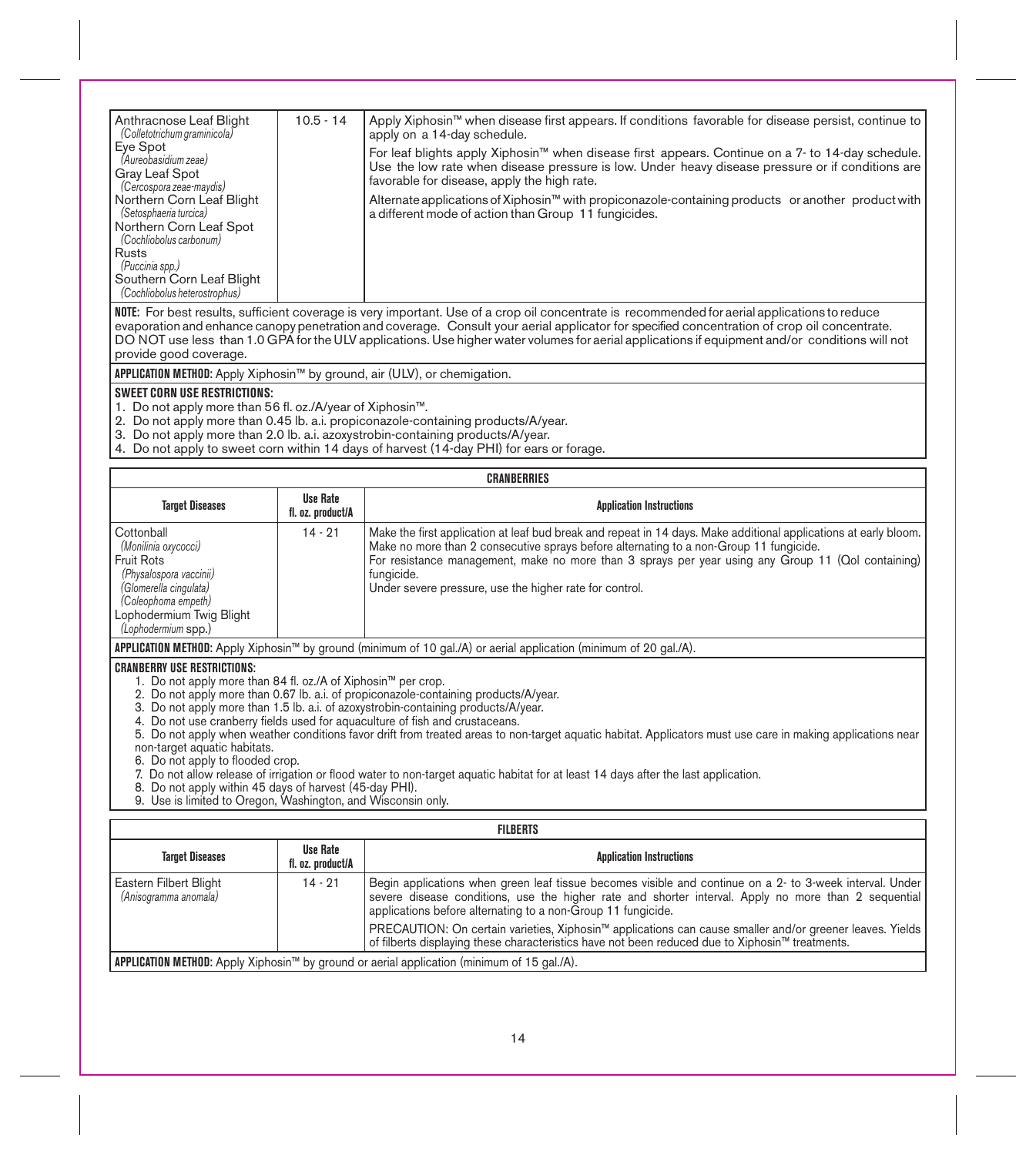### *(continued)*

### **FILBERTS USE RESTRICTIONS:**

- 1. Do not apply more than 112 fl. oz./A of Xiphosin™ per crop.
- 
- 2. Do not apply more than 0.9 lb. a.i. of propiconazole-containing products/A/year. 3. Do not apply more than 1.2 lb. a.i. of azoxystrobin-containing products/A/year.
- 4. Do not graze livestock in treated areas or cut treated cover crop for feed.
- 5. Do not apply within 60 days of harvest (60-day PHI).

| <b>GRASSES (Grown For Seed)</b>                                                                                                                     |                                      |                                                                                                                                                                                                                                                                                                                                                                                                                                                                                                                                                                                                                   |
|-----------------------------------------------------------------------------------------------------------------------------------------------------|--------------------------------------|-------------------------------------------------------------------------------------------------------------------------------------------------------------------------------------------------------------------------------------------------------------------------------------------------------------------------------------------------------------------------------------------------------------------------------------------------------------------------------------------------------------------------------------------------------------------------------------------------------------------|
| <b>Target Diseases</b>                                                                                                                              | <b>Use Rate</b><br>fl. oz. product/A | <b>Application Instructions</b>                                                                                                                                                                                                                                                                                                                                                                                                                                                                                                                                                                                   |
| <b>Ergot Stem Diseases</b><br>Powdery Mildew<br>(Erysiphe graminis)<br>l Rusts<br>(Puccinia spp.)<br>Selenophoma Stem Eyespot<br>(Selenophoma spp.) | $14 - 26$                            | Apply Xiphosin™ when powdery mildew infections, Seleophoma infections, and/or rust pustules are noticeable<br>and increasing in number in late spring or early summer. To maximize control of severe rust pressure, apply 26<br>fl. oz./A (except bluegrass apply 14 fl. oz./A) and make applications at 14-day intervals until the seed is mature.<br>For bluegrass, it is important to begin application early in the growing season.<br>Make no more than 2 sequential applications of a Group 11 fungicide before alternating to another product<br>with a different mode of action than Group 11 fungicides. |
|                                                                                                                                                     |                                      | NOTE: Xiphosin™ is most effective when applied and allowed to dry before a rainfall. For best results, sufficient coverage is very important. Apply Xiphosin™ in a<br>minimum of 20 gal. of water per acre for ground or in a minimum of 10 gal. of water per acre for aerial.                                                                                                                                                                                                                                                                                                                                    |

**APPLICATION METHOD:** Apply Xiphosin™ by ground, air or chemigation.

### **GRASSES (Grown For Seed) USE RESTRICTIONS:**

- 1. Do not feed hay cut within 20 days of the last application.
- 2. Do not graze treated areas within 140 days of the last application.
- 3. Do not apply more than 86.0 fl. oz./A/year of Xiphosin™.
- 4. Do not apply more than 0.90 lb. a.i. propiconazole-containing products/A/year.<br>5. Do not apply more than 0.8 lb. a.i. azoxystrobin-containing products/A/year.<br>6. Do not apply within 20 days of harvest (20-day PHI) of
- 
- 
- 7. Use is limited to Idaho. Minnesota, Nebraska, Oregon, and Washington only.

| <b>MINT, Peppermint, Spearmint</b>                              |                               |                                                                                                                                                                                       |
|-----------------------------------------------------------------|-------------------------------|---------------------------------------------------------------------------------------------------------------------------------------------------------------------------------------|
| <b>Target Diseases</b>                                          | Use Rate<br>fl. oz. product/A | <b>Application Instructions</b>                                                                                                                                                       |
| Powdery Mildew<br>(Erysiphe spp.)<br>Rust<br>(Puccinia menthae) | $10.5 - 14$                   | Begin applications when the plants are 2-4 inches high or when conditions become favorable for disease<br>development. Make a second application 14 days after the first application. |
|                                                                 |                               | APPLICATION METHOD: Apply Xiphosin™ by ground (minimum of 20/gal/A) or chemigation.                                                                                                   |
| I MINT USE RESTRICTIONS:                                        |                               |                                                                                                                                                                                       |
| 1. Do not apply more than 28 fl. oz./A of Xiphosin™ per crop.   |                               |                                                                                                                                                                                       |

- 2. Do not apply more than 0.22 lb. a.i. of propiconazole-containing products/A/year.
- 3. Do not apply more than 0.75 lb. a.i. of azoxystrobin-containing products/A/year.
- 4. Do not apply within 7 days of harvest (7-day PHI).

### **PEANUTS\***

| I *NOT FOR USE IN CALIFORNIA                                                                                                                                                 |                               |                                                                                                                                                                                                                                                                                                                                                                                                                                                                                                                                                                                             |
|------------------------------------------------------------------------------------------------------------------------------------------------------------------------------|-------------------------------|---------------------------------------------------------------------------------------------------------------------------------------------------------------------------------------------------------------------------------------------------------------------------------------------------------------------------------------------------------------------------------------------------------------------------------------------------------------------------------------------------------------------------------------------------------------------------------------------|
| <b>Target Diseases</b>                                                                                                                                                       | Use Rate<br>fl. oz. product/A | <b>Application Instructions</b>                                                                                                                                                                                                                                                                                                                                                                                                                                                                                                                                                             |
| <b>Early Leaf Spot</b><br>(Cercospora arachidicola)<br>Late Leaf Spot<br>(Cercosporidium personatum)<br>l Rust<br>(Puccinia arachidis)<br>Web Blotch<br>(Phoma arachidicola) | $10.5 - 14$                   | Apply Xiphosin™ beginning 35 to 40 days after planting or at the first appearance of disease. Continue<br>applications on a 14-day schedule. Under heavy disease pressure use higher listed application rates. Use<br>Xiphosin™ in State Agricultural Extension advisory (disease forecasting) programs which recommend<br>application timing based on environmental factors favorable for disease development.<br>Make no more than two sequential applications of a Group 11 fungicide before alternating to another product<br>with a different mode of action than Group 11 fungicides. |
|                                                                                                                                                                              |                               |                                                                                                                                                                                                                                                                                                                                                                                                                                                                                                                                                                                             |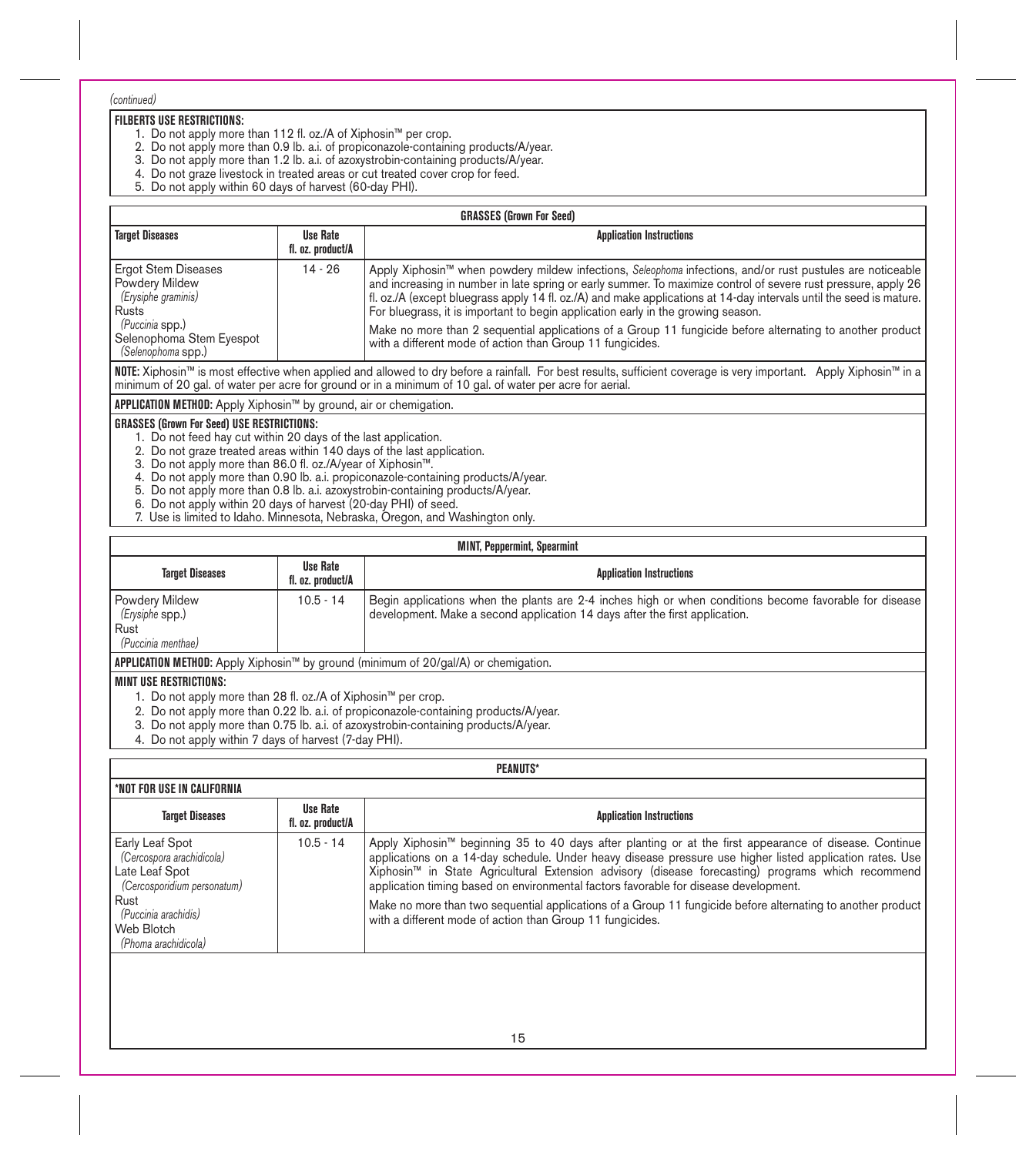| (continued)                                                                                                                                                                                                                                                           |                                                      |                                                                                                                                                                                                                                                                                                                                                                                                                                                                                                                                                                                                                                                                                                                                                                                                                                                                                                                                                                                                       |
|-----------------------------------------------------------------------------------------------------------------------------------------------------------------------------------------------------------------------------------------------------------------------|------------------------------------------------------|-------------------------------------------------------------------------------------------------------------------------------------------------------------------------------------------------------------------------------------------------------------------------------------------------------------------------------------------------------------------------------------------------------------------------------------------------------------------------------------------------------------------------------------------------------------------------------------------------------------------------------------------------------------------------------------------------------------------------------------------------------------------------------------------------------------------------------------------------------------------------------------------------------------------------------------------------------------------------------------------------------|
| Soil-Borne Diseases - mid-late<br>season Rhizoctonia Peg and<br>Pod Rot<br>(R. solani)<br>Stem Rot/White Mold/<br>Southern Blight<br>(Sclerotium rolfsii)<br>Suppression only:<br>Cylindrocladium Black Rot<br>(C. crotalariae)<br>Pythium Pod Rot<br>(P. myriotylum) | $21 - 28$                                            | Apply Xiphosin™ at approximately 60 and 90 days after planting as a foliar application. Apply this application<br>regime earlier in the season if environmental conditions favor disease development. This application will<br>provide protection against soil-borne diseases and will also provide control of the foliar diseases listed for a<br>10- to 14-day period after each spray.<br>Under heavy pressure and/or heavy rainfall or irrigation, use 28 fl. oz. of Xiphosin™ per acre.<br>Under lighter pressure and dry conditions (non-irrigated, low rainfall), use 21-28 fl. oz. of Xiphosin™ per acre.                                                                                                                                                                                                                                                                                                                                                                                     |
| Soil-Borne Diseases - mid-late<br>season<br>Rhizoctonia Peg and Pod Rot<br>(R. solani)<br>Stem Rot/White Mold/<br>Southern Blight<br>(Sclerotium rolfsii)<br>Suppression only:<br>Cvlindrocladium Black Rot<br>(C. crotalariae)<br>Pythium Pod Rot<br>(P. myriotylum) | $14 - 28$<br>plus Abound <sup>®</sup><br>in tank mix | Tank-mix option: Apply 14 fl. oz./A of Xiphosin™ in a tank mix with azoxystrobin-containing products or other<br>fungicides for control of soil-borne diseases. A minimum of 0.15 lb. a.i./A azoxystrobin must be in the tank mix (see<br>Xiphosin™ rate conversion table below). Do not exceed 0.4 lb. of azoxystrobin/A/application.<br>Apply Xiphosin™ plus Abound at approximately 60 and 90 days after planting as a foliar application. Apply this<br>application regime earlier in the season if environmental conditions favor disease development. This application<br>will provide protection against soil-borne diseases and will also provide control of the foliar diseases listed for<br>a 10- to 14-day period after each spray.<br>Under heavy pressure and/or heavy rainfall or irrigation, there must be 0.3-0.4 lb. a.i. of azoxystrobin in the<br>tank. Under lighter pressure and dry conditions (non-irrigated, low rainfall), 0.2-0.4 lb. a.i. of azoxystrobin can<br>be used. |

**APPLICATION METHOD: W**hen applying Xiphosin™ via irrigation or as a directed ground application, employ additional methods for leaf spot control. Apply<br>Xiphosin™ by ground, air or chemigation

### **PEANUT USE RESTRICTIONS:**

1. Do not apply more than 56 fl. oz/A/year.<br>2. Do not apply more than 0.45 lb. a.i. propiconazole-containing products/A/year.<br>3. Do not apply more than 0.80 lb. a.i. azoxystrobin-containing products/A/year.

4. Do not apply within 14 days of harvest (14-day PHI) when using a maximum rate of 14 fl. oz./A.<br>5. Do not apply within 21 days of harvest (21-day PHI) when using rates above 14 fl. oz./A and do not feed hay from treated rates higher than 14 fl. oz./A.

| PECANS                                                                                                                                                                                                                                                                                                            |                               |                                                                                                                                                                                                                                                                                                                                                                                                                                                                                                                                                                                                                                                                                                                                                                                 |
|-------------------------------------------------------------------------------------------------------------------------------------------------------------------------------------------------------------------------------------------------------------------------------------------------------------------|-------------------------------|---------------------------------------------------------------------------------------------------------------------------------------------------------------------------------------------------------------------------------------------------------------------------------------------------------------------------------------------------------------------------------------------------------------------------------------------------------------------------------------------------------------------------------------------------------------------------------------------------------------------------------------------------------------------------------------------------------------------------------------------------------------------------------|
| <b>Target Diseases</b>                                                                                                                                                                                                                                                                                            | Use Rate<br>fl. oz. product/A | <b>Application Instructions</b>                                                                                                                                                                                                                                                                                                                                                                                                                                                                                                                                                                                                                                                                                                                                                 |
| Anthracnose<br>(Glome rella cingulata)<br>Downy Spot<br>(Mycosphaerella caryigena)<br>Liver Spot<br>(Gnomonia caryae pv pecanae)<br>Pecan Scab<br>(Cladosporium caryigenum)<br>Powdery Mildew<br>(Microsphaera penicillata)<br>Vein Spot<br>(Gnomonia nerviseda)<br>Zonate Leaf Spot<br>(Cristulariella moricola) | $14 - 21$                     | Pecan scab: Apply 14-21 fl. oz./A Xiphosin™ on a 14-day schedule during bud break and pre-pollination<br>sprays. Apply 20-21 fl. oz./A during nut formation and cover sprays. Use higher rates when disease pressure<br>is heavier. Do not apply after shuck split.<br>Other foliar diseases: Apply Xiphosin™ for control of mid to late season foliar diseases at 14-20.5 fl oz./A with<br>other pecan products labeled for these diseases. Observe all directions, precautions, and limitations for the<br>other products. Make no more than two sequential applications of a Group 11 fungicide before alternating to<br>another product with a different mode of action than Group 11 fungicides.<br>Use of an adjuvant such as COC can provide additional disease control. |
| $qal./A$ ).                                                                                                                                                                                                                                                                                                       |                               | <b>APPLICATION METHOD:</b> Ground applications must be applied in sufficient water to provide for full coverage. Apply Xiphosin™ by ground or air (minimum of 20                                                                                                                                                                                                                                                                                                                                                                                                                                                                                                                                                                                                                |

*(continued)*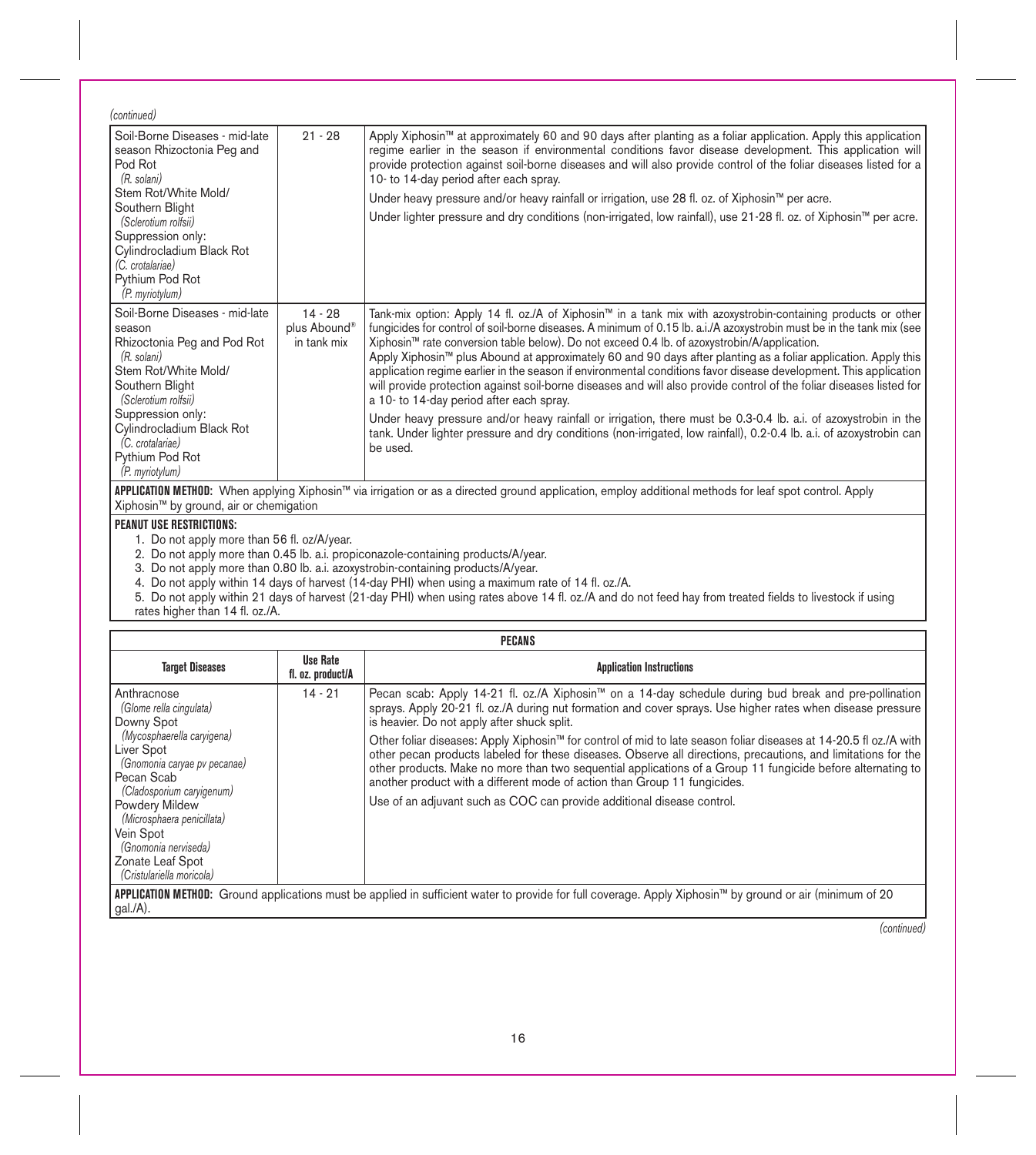| PECANS                    |                               |                                       |
|---------------------------|-------------------------------|---------------------------------------|
| <b>Targe</b><br>м.<br>. . | Rate<br>Use<br>11. O<br>uuvum | wian Inatruatio<br>Innis<br>au ucuona |

## **PECAN USE RESTRICTIONS:**

1. Do not apply more than 115 fl. oz./A of Xiphosin™ per year.

2. Do not graze livestock in treated areas or cut treated cover crops for feed.

3. Do not apply more than 0.9 lb. a.i. propiconazole-containing products/A/year.

4. Do not apply more than 1.2 lb. a.i. azoxystrobin-containing products/A/year.

5. Do not apply after shuck split or within 45 days of harvest (45-day PHI), whichever is first.

|                                                                                                                                                    | PISTACHIOS                           |                                                                                                                                                                                                                                                                                                           |  |  |
|----------------------------------------------------------------------------------------------------------------------------------------------------|--------------------------------------|-----------------------------------------------------------------------------------------------------------------------------------------------------------------------------------------------------------------------------------------------------------------------------------------------------------|--|--|
| <b>Target Diseases</b>                                                                                                                             | <b>Use Rate</b><br>fl. oz. product/A | <b>Application Instructions</b>                                                                                                                                                                                                                                                                           |  |  |
| Alternaria Late Blight<br>(A. alternata)<br>Botryosphaeria Panicle and<br>Shoot Blight<br>(B. dothidea)<br>Septoria Leaf Spot<br>(S. pistaciarium) | $17.5 - 21$                          | Begin applications when green leaf tissue becomes visible and continue on a 14- to 21-day interval. Under<br>severe disease conditions, use the higher rate and the shorter, interval. Make no more than 2 consecutive<br>applications of Xiphosin™ before alternating to another non-Group 11 fungicide. |  |  |
| APPLICATION METHOD: Apply Xiphosin™ by ground or aerial application (minimum of 15 gal./A).                                                        |                                      |                                                                                                                                                                                                                                                                                                           |  |  |
| <b>BIOTLOUIO UOF BEOTBIOTIQUO</b>                                                                                                                  |                                      |                                                                                                                                                                                                                                                                                                           |  |  |

#### **PISTACHIO USE RESTRICTIONS:**

1. Do not apply more than 112 fl. oz./A of Xiphosin™ per crop.<br>2. Do not apply more than 0.9 lb. a.i. of propiconazole-containing products/A/year.<br>3. Do not apply more than 1.5 lb. a.i. of azoxystrobin-containing products

4. Do not graze livestock in treated areas or cut treated cover crop for feed. 5. Do not apply within 60 days of harvest (60-day PHI).

| <b>RICE.</b> Including Wild Rice                                                                                                                                          |                                                                                                                                                                                                                                                                                                                 |                                                                                                                                                                                                                                                                                                                                                                                                                 |
|---------------------------------------------------------------------------------------------------------------------------------------------------------------------------|-----------------------------------------------------------------------------------------------------------------------------------------------------------------------------------------------------------------------------------------------------------------------------------------------------------------|-----------------------------------------------------------------------------------------------------------------------------------------------------------------------------------------------------------------------------------------------------------------------------------------------------------------------------------------------------------------------------------------------------------------|
| <b>Target Diseases</b>                                                                                                                                                    | <b>Use Rate</b><br>fl. oz. product/A                                                                                                                                                                                                                                                                            | <b>Application Instructions</b>                                                                                                                                                                                                                                                                                                                                                                                 |
| $14 - 27$<br>Aggregate Sheath Spot<br>(Rhizoctonia oryzae-sativa)<br><b>Black Sheath Rot</b><br>(Gaeumannomyces graminis)<br>Brown Leaf Spot<br>(Helminthosporium oryzae) |                                                                                                                                                                                                                                                                                                                 | Timing of Xiphosin™ application will depend on disease severity, disease complex and rice variety/growth<br>stage. Consult local extension experts for local economic thresholds established for various rice varieties<br>and diseases.                                                                                                                                                                        |
|                                                                                                                                                                           | Leaf blast: Xiphosin™ must be applied for preventive control. Apply 21-27 fl. oz./A. Panicle blast: Apply<br>Xiphosin™ at 10% head emergence with an additional application of an azoxystrobin-containing product at<br>90% emergence. Refer to the azoxystrobin-containing product label for rates and timing. |                                                                                                                                                                                                                                                                                                                                                                                                                 |
| Kernel Smut<br>(Tilletia barclayana)<br>Leaf Blast<br>(Pyricularia grisea)                                                                                                |                                                                                                                                                                                                                                                                                                                 | All other leaf/stem diseases: Apply 15.75-27 fl. oz./A at initial sign of disease. Apply higher rates when disease<br>pressure is heavy and/or when environmental conditions are highly favorable for disease development. A<br>second application must be made 14 days later.                                                                                                                                  |
| Leaf Smut<br>(Entyloma oryzae)<br>Narrow Brown Leaf Spot<br>(Cercospora oryzae)                                                                                           |                                                                                                                                                                                                                                                                                                                 | Tank mix option: Apply 15.75-20.5 fl. oz./A of Xiphosin™ in a tank mix with azoxystrobin-containing products or<br>other fungicides for control of rice diseases. A minimum of 0.15 lb. a.j./A azoxystrobin must be in the tank mix<br>(see Xiphosin™ rate conversion table below). Do not exceed 0.3 lb. of azoxystrobin/A/ per application to rice<br>or 0.25 lb. of azoxystrobin/A/application to wild rice. |
|                                                                                                                                                                           |                                                                                                                                                                                                                                                                                                                 | The lower rate of 14 fl. oz./A must only be used for hybrids or varieties with at least moderate resistance to<br>sheath blight. Apply from late boot to boot split for control of diseases (except leaf blast arid false smut) of<br>rice (including wild rice). When applying prior to late boot or after boot split growth stages, use the higher<br>rates listed above.                                     |
|                                                                                                                                                                           |                                                                                                                                                                                                                                                                                                                 | Make no more than 2 applications of a Group 11 (Qol) fungicide per year.                                                                                                                                                                                                                                                                                                                                        |

*(continued)*

## 17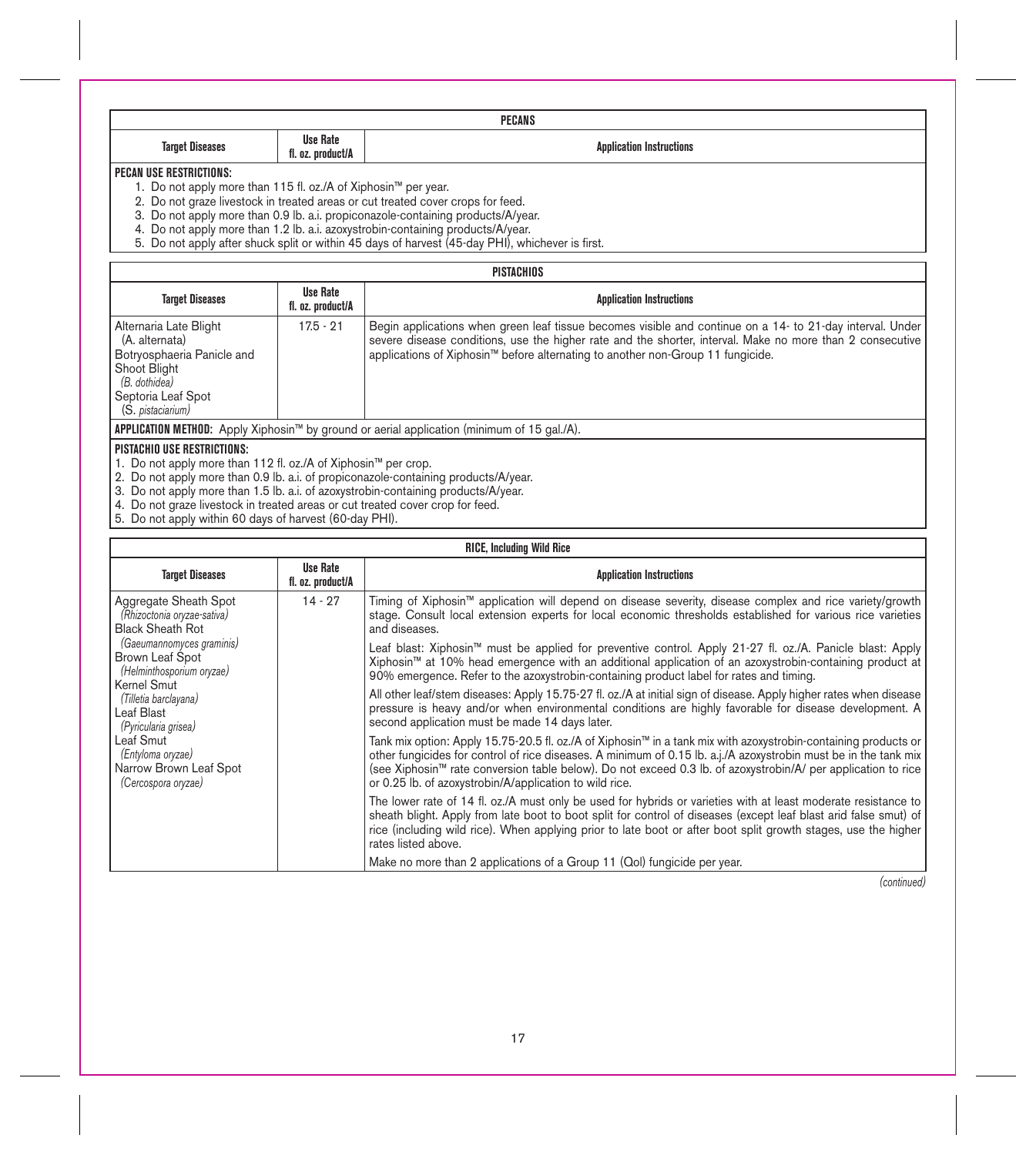*(continued)*

| <b>RICE, Including Wild Rice</b>                                                                                                                                                                                                                                                                                                                       |                                      |                                                                                                                                                                                                                                                                                                                                                              |
|--------------------------------------------------------------------------------------------------------------------------------------------------------------------------------------------------------------------------------------------------------------------------------------------------------------------------------------------------------|--------------------------------------|--------------------------------------------------------------------------------------------------------------------------------------------------------------------------------------------------------------------------------------------------------------------------------------------------------------------------------------------------------------|
| <b>Target Diseases</b>                                                                                                                                                                                                                                                                                                                                 | <b>Use Rate</b><br>fl. oz. product/A | <b>Application Instructions</b>                                                                                                                                                                                                                                                                                                                              |
| Panicle Blast<br>(P. grisea)<br>Sheath Blight<br>(Rhizoctonia solani)<br>Sheath Spot<br>(Rhizoctonia oryzae)<br>Stem Rot<br>(Sclerotium oryzae)<br>For disease suppression of:<br>False Smut<br>(Ustilaginoidea virens)                                                                                                                                | $14 - 27$                            |                                                                                                                                                                                                                                                                                                                                                              |
| evaporation and drift.                                                                                                                                                                                                                                                                                                                                 |                                      | NOTE: For aerial application, use volumes of 5-10 GPA. Add an adjuvant at specified rates to improve canopy coverage and penetration while reducing                                                                                                                                                                                                          |
| <b>RICE USE RESTRICTIONS:</b><br>1. Do not apply to stubble or ratoon crop rice.<br>4. Do not use water drained from treated fields to irrigate other crops.<br>5. Do not apply more than 42 fl. oz./A/year of Xiphosin™.<br>8. Do not release floodwater within 14 days of an application.<br>9. Do not apply within 35 days of harvest (35-day PHI). |                                      | 2. Do not use in rice fields where commercial farming of crayfish will be practiced.<br>3. Do not drain water from treated rice fields into ponds used for commercial fish farming.<br>6. Do not apply more than 0.34 lb. a.i. propiconazole-containing products/A/year.<br>7. Do not apply more than 0.70 lb. a.i. azoxystrobin-containing products/A/year. |

| SORGHUM                                                                                                                                                                                                                                                      |                                      |                                                                                                                                                                                                      |
|--------------------------------------------------------------------------------------------------------------------------------------------------------------------------------------------------------------------------------------------------------------|--------------------------------------|------------------------------------------------------------------------------------------------------------------------------------------------------------------------------------------------------|
| <b>Target Diseases</b>                                                                                                                                                                                                                                       | <b>Use Rate</b><br>fl. oz. product/A | <b>Application Instructions</b>                                                                                                                                                                      |
| Anthracnose<br>(Colletotrichum graminicola)<br>Ergot<br>(Claviceps sorghi)<br>Gray Leaf Spot<br>(Cercospora sorghi)<br>Ladder Leaf Spot<br>(Cercospora fusimaculans)<br>Leaf Blight<br>(Exserohilum turcicum)<br>Zonate Leaf Spot<br>(Gloecercospora sorghi) | $10.5 - 14$                          | For ergot control, make the first application at or just prior to flowering.<br>Repeat on a 5- to 7-day interval.<br>For other diseases, apply at first sign of disease. Apply on a 14-day interval. |
| <b>APPLICATION METHOD:</b> Apply Xiphosin™ by ground or aerial application.                                                                                                                                                                                  |                                      |                                                                                                                                                                                                      |

# **SORGHUM USE RESTRICTIONS:**

1. Do not apply more than 56 fl. oz./A of Xiphosin™ per crop.

2. Do not apply more than 0.45 lb. a.i. of propiconazole-containing products/A/year.

3. Do not apply more than 0.75 Ib./A/year of azoxystrobin-containing products to sorghum grown for grain and/or stover.

4. Do not apply more than 0.5 Ib./A/year of azoxystrobin-containing products to sorghum grown for forage.

5. Do not graze livestock or cut for green chop or silage within 30 days of application.

6. Do not apply more than 28 oz. (0.22 lb. a.i. propiconazole) on sorghum harvested for forage.

7. Do not apply within 30 days of harvest (30-day PHI) for forage.

8. Do not apply within 21 days of harvest (21-day PHI) for grain or stover.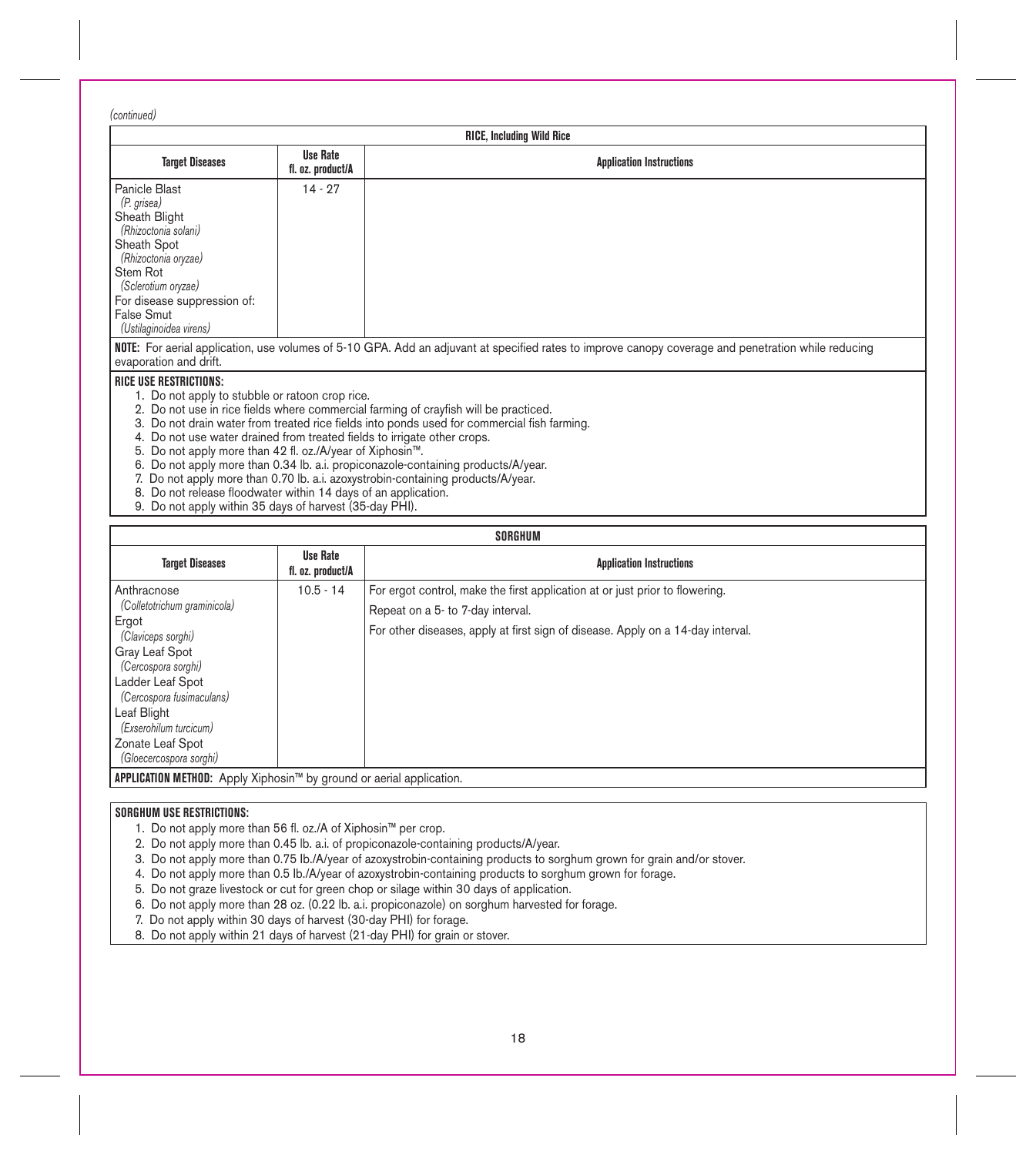|                                                                                                                                                                                                                                                                                                      | SOYBEANS                                                           |                                                                                                                                                                                                                                                                                                                                                                                                                                                                                                                                                                                                                                        |  |
|------------------------------------------------------------------------------------------------------------------------------------------------------------------------------------------------------------------------------------------------------------------------------------------------------|--------------------------------------------------------------------|----------------------------------------------------------------------------------------------------------------------------------------------------------------------------------------------------------------------------------------------------------------------------------------------------------------------------------------------------------------------------------------------------------------------------------------------------------------------------------------------------------------------------------------------------------------------------------------------------------------------------------------|--|
| <b>Target Diseases</b>                                                                                                                                                                                                                                                                               | <b>Use Rate</b><br>fl. oz. product/A                               | <b>Application Instructions</b>                                                                                                                                                                                                                                                                                                                                                                                                                                                                                                                                                                                                        |  |
| Aerial Web Blight<br>$10.5 - 21$<br>(Rhizoctonia solani)<br>Alternaria Leaf Spot<br>(Alternaria spp.)                                                                                                                                                                                                |                                                                    | Foliar diseases (except rust): Apply 14-21 fl. oz./A at growth stage R3 (early pod set) when pods are inch<br>long) and 14-21 days later at growth stage R5 (pod fill). Xiphosin™ may be applied earlier if conditions are<br>conducive for disease.                                                                                                                                                                                                                                                                                                                                                                                   |  |
| Anthracnose<br>(Cblletotrichum truncatum)<br><b>Brown Spot</b><br>(Septoria glycines)<br>Cercospora Blight and Leaf<br>Spot                                                                                                                                                                          |                                                                    | Soybean Rust: Apply 14-21 fl. oz./A at first indication that disease is in the area. For best control, preventive<br>applications work best. Repeat on a 14- to 21-day interval. Use higher rate and shorter interval when diseases<br>are present in the field and incidence is less than 2% (2 plants in 100 are infected). If incidence is greater than<br>this or if disease is in mid-canopy, control will not be acceptable. Scouting for the disease and/or being aware<br>of the proximity of the disease via monitoring systems will aid in the proper timing to maximize the effectiveness<br>of the fungicide applications. |  |
| (C. kickuchii)<br>Frogeye Leaf Spot<br>(Cercospora sojina)<br>Pod and Stem Blight<br>(Diaporthe spp.)<br>Soybean Rust<br>(Phakopsora pachyrhizi)                                                                                                                                                     |                                                                    | On certain varieties, Xiphosin™ applications can cause crinkled, smaller and/or greener leaves. Yields of beans<br>displaying these characteristics have not been reduced due to Xiphosin™ treatments.                                                                                                                                                                                                                                                                                                                                                                                                                                 |  |
| NOTE: Xiphosin™ is most effective when applied and allowed to dry before a rainfall. For best results, sufficient coverage is very important. DO NOT use less than<br>2.0 GPA. Use a higher water volume for aerial application if equipment and/or conditions will not provide for good coverage.   |                                                                    |                                                                                                                                                                                                                                                                                                                                                                                                                                                                                                                                                                                                                                        |  |
|                                                                                                                                                                                                                                                                                                      | APPLICATION METHOD: Apply Xiphosin™ by ground, air or chemigation. |                                                                                                                                                                                                                                                                                                                                                                                                                                                                                                                                                                                                                                        |  |
| SOYBEAN USE RESTRICTIONS:<br>1. Do not apply more than 42 fl. oz./A of Xiphosin™ per crop.<br>2. Do not apply more than 0.34 lb. a.i. of propiconazole-containing products/A/year.<br>3. Do not apply more than 1.5 lb. a.i. of azoxystrobin-containing products/A/year.<br>4. Apply up to Stage R6. |                                                                    |                                                                                                                                                                                                                                                                                                                                                                                                                                                                                                                                                                                                                                        |  |

# **STONE FRUITS**

|                                                                                                                                                                                                                                                                                                                                                                                                                               |                                      | Apricot, Cherry, sweet Cherry, tart, Nectarine, Peach, Plum, Plumcot, Prune Including all cultivars and hybrids of these                                                                                                                                                                                                                                                                                                                                                                                                                                                                                                                                                                                                                                                                                                                                                                                                                                                                                                                                                                                                                                                                             |
|-------------------------------------------------------------------------------------------------------------------------------------------------------------------------------------------------------------------------------------------------------------------------------------------------------------------------------------------------------------------------------------------------------------------------------|--------------------------------------|------------------------------------------------------------------------------------------------------------------------------------------------------------------------------------------------------------------------------------------------------------------------------------------------------------------------------------------------------------------------------------------------------------------------------------------------------------------------------------------------------------------------------------------------------------------------------------------------------------------------------------------------------------------------------------------------------------------------------------------------------------------------------------------------------------------------------------------------------------------------------------------------------------------------------------------------------------------------------------------------------------------------------------------------------------------------------------------------------------------------------------------------------------------------------------------------------|
| <b>Target Diseases</b>                                                                                                                                                                                                                                                                                                                                                                                                        | <b>Use Rate</b><br>fl. oz. product/A | <b>Application Instructions</b>                                                                                                                                                                                                                                                                                                                                                                                                                                                                                                                                                                                                                                                                                                                                                                                                                                                                                                                                                                                                                                                                                                                                                                      |
| Alternaria Spot and Fruit Rot<br>(A. alternata)<br>Anthracnose<br>(Colletotrichum prunicola)<br>Brown Rot Blossom Blight<br>(Monilinia spp.)<br>Brown Rot on Fruit<br>(Monilinia spp.)<br>Cherry Leaf Spot<br>(Blumeriella jaapii)<br>Powdery Mildew<br>(Podosphaera clandestina,<br>Sphaerotheca pannosa)<br>Rust<br>(Tranzschelia discolor)<br>Scab<br>(Cladosporium carpophilum)<br>Shothole<br>(Wilsonomyces carpophilus) | 14                                   | For brown rot blossom blight, apply Xiphosin™ at early bloom stage. If disease pressure is low, make a second<br>application of 14 fl. oz./A as needed through petal fall. Under conditions of high disease pressure and/or very<br>susceptible varieties, make applications as needed at 50-75% bloom and petal fall. Apply no more than 2<br>sequential applications before switching to a non-Group 11 fungicide.<br>For brown rot on fruit, apply as needed, a maximum of 2 sprays of Xiphosin™, during the preharvest period up<br>to the day of harvest. Make the two applications no closer than 10 days apart.<br>For powdery mildew, rust, and cherry leaf spot, follow the blossom blight schedule. Make up to 2 additional<br>applications on a 10-to 14-day interval from the end of petal fall to harvest.<br>For scab, begin applications at petal fall and continue on a 7- to 14-day interval.<br>For other diseases, begin applications at onset of disease and continue on a 10- to 14-day interval.<br>Make no more than 2 sequential applications of a Group 11 fungicide prior to alternating with another product<br>with a different mode of action than Group 11 fungicides. |
|                                                                                                                                                                                                                                                                                                                                                                                                                               |                                      | NUTE: Stone fruit diseases are more effectively controlled by ground application, using sufficient water volume to provide thorough and uniform coverage. Aerial<br>application (minimum of 15 gal./A) must be used if necessary                                                                                                                                                                                                                                                                                                                                                                                                                                                                                                                                                                                                                                                                                                                                                                                                                                                                                                                                                                     |
|                                                                                                                                                                                                                                                                                                                                                                                                                               |                                      | PRECAUTION: Applications of Xiphosin <sup>nu</sup> during bloom to Stanley plums have occasionally caused fruit to be less oval in shape and smaller in size at harvest. To avoid this, do not apply Xiphosin <sup>nu</sup> to Stanley plums earli                                                                                                                                                                                                                                                                                                                                                                                                                                                                                                                                                                                                                                                                                                                                                                                                                                                                                                                                                   |
|                                                                                                                                                                                                                                                                                                                                                                                                                               |                                      | (continued)                                                                                                                                                                                                                                                                                                                                                                                                                                                                                                                                                                                                                                                                                                                                                                                                                                                                                                                                                                                                                                                                                                                                                                                          |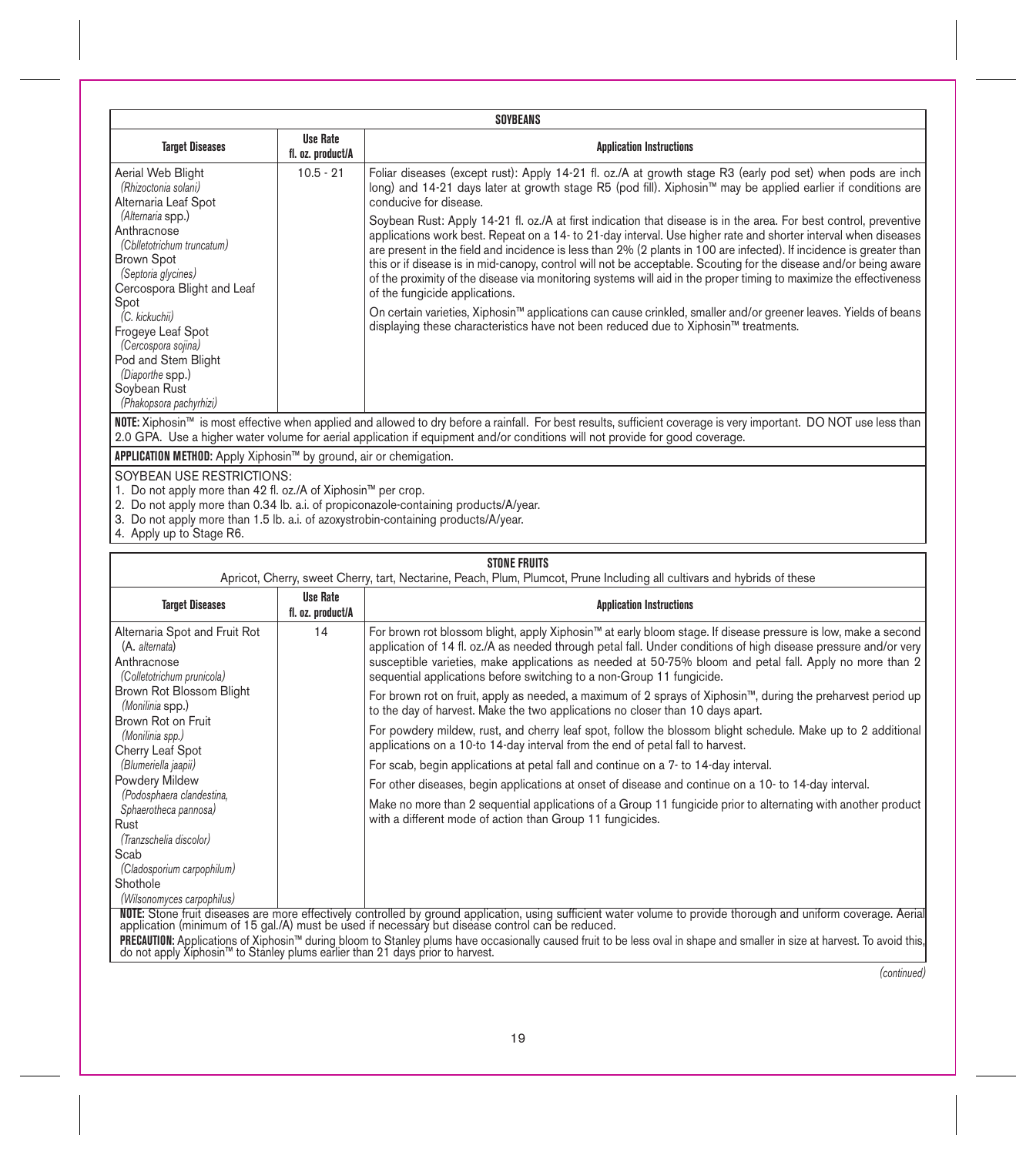|  | STONE FRUITS                                                                                                             |
|--|--------------------------------------------------------------------------------------------------------------------------|
|  | Apricot, Cherry, sweet Cherry, tart, Nectarine, Peach, Plum, Plumcot, Prune Including all cultivars and hybrids of these |
|  |                                                                                                                          |

# **Target Diseases Use Rate**

# **Application Instructions**

### **STONE FRUIT USE RESTRICTIONS:**

- 1. Do not apply more than 70 fl. oz./A/year of Xiphosin™.
- 2. Do not apply more than 0.56 lb. a.i. propiconazole-containing products/A/year.
- 3. Do not apply more than 1.5 lb. a.i. azoxystrobin-containing products/A/year.
- 4. Xiphosin™ can be applied the day of harvest (0-day PHI).

# **STRAWBERRIES AND LOW GROWING BERRY**

| Subgroup (except cranberry) Bearberry, Bilberry, Cloudberry, Muntries Partridgeberry                                                                              |                                      |                                                                                                                                                                                                                                                                                    |  |
|-------------------------------------------------------------------------------------------------------------------------------------------------------------------|--------------------------------------|------------------------------------------------------------------------------------------------------------------------------------------------------------------------------------------------------------------------------------------------------------------------------------|--|
| <b>Target Diseases</b>                                                                                                                                            | <b>Use Rate</b><br>fl. oz. product/A | <b>Application Instructions</b>                                                                                                                                                                                                                                                    |  |
| Anthracnose<br>(Colletotrichum spp)<br>Leaf Rust<br>(Phragmidium potentillae)<br>Leaf Spot<br>(Cercospora fragariae)<br>Powdery Mildew<br>(Sphaerotheca maculans) | 14                                   | Begin applications prior to disease development. Repeat on a 10 to 14 day interval. Do not make more than<br>two consecutive applications before switching to a non Group 11 fungicide. Make no more than 4 applications<br>per year of Xiphosin™ or other Qol containing product. |  |
| APPLICATION METHOD: Apply Xiphosin™ by ground (20 gal/A minimum) or aerial application (15 gal /A minimum)                                                        |                                      |                                                                                                                                                                                                                                                                                    |  |
| STRAWBERRY and LOW GROWING BERRY USE RESTRICTIONS:                                                                                                                |                                      |                                                                                                                                                                                                                                                                                    |  |

1. Do not apply more than 56 fl. oz. /A of Xiphosin™ per crop.

- 2. Do not apply more than 0.45 lb a.i. of propiconazole containing products/A/year.
- 3. Do not apply more than 1.0 lb. a.i. of azoxystrobin containing products/A/year.
- 4. Xiphosin™ can be applied the day of harvest (0 day PHI).

## **SUGAR BEETS\***

| *NOT FOR USE IN CALIFORNIA                                                                                             |                               |                                                                                                                                                                                                                                                                                                                                                                                                                                                                                                         |
|------------------------------------------------------------------------------------------------------------------------|-------------------------------|---------------------------------------------------------------------------------------------------------------------------------------------------------------------------------------------------------------------------------------------------------------------------------------------------------------------------------------------------------------------------------------------------------------------------------------------------------------------------------------------------------|
| <b>Target Diseases</b>                                                                                                 | Use Rate<br>fl. oz. product/A | <b>Application Instructions</b>                                                                                                                                                                                                                                                                                                                                                                                                                                                                         |
| Cercospora Leaf Spot<br>(C. beticola)<br>Powdery Mildew<br>(Erysiphe polygoni)<br>Rhizoctonia Crown Rot<br>(R. solani) | 14                            | Begin applications preventively or on a forecast system. For powdery mildew, apply at first sign of disease.<br>Apply Xiphosin <sup>™</sup> on a 10-to 21-day schedule. Make only one Xiphosin™ spray then alternate to a non-triazole<br>fungicide (non-Group 3) that is registered on sugar beets for these diseases. If disease pressure is high, use<br>the highest rate and shortest interval.<br>For Rhizoctonia crown rot, apply 14 oz. in a 7-inch band over the row at the 4- to 8-leaf stage. |

**NOTE:** For best results, sufficient water volume must be used to provide thorough coverage. A minimum of 15 gal./A for ground applications is required. For aerial applications a minimum of 5 gal./A of water is required. For chemigation, apply in 0.10.-0.25 inches/A of water. Chemigation with excessive water can lead to a decrease in efficacy.

**APPLICATION METHOD:** Apply Xiphosin™ by ground, chemigation, or aerial application.

### **SUGAR BEET USE RESTRICTIONS:**

- 1. Do not apply more than 42 fl. oz./A/year of Xiphosin™.
- 2. Do not apply more than 0.34 lb. a.i. of propiconazole-containing products per crop per year.
- 3. Do not apply more than 2.0 lb. a.i. of azoxystrobin-containing products per crop per year.
- 4. Do not apply within 21 days of harvest (21-day PHI).

| SUGARCANE         |                                            |                             |  |
|-------------------|--------------------------------------------|-----------------------------|--|
| Tarne<br>. .<br>. | <b>Use Rate</b><br>$\cdots$<br>duct/A<br>. | ation Instructions:<br>Ann' |  |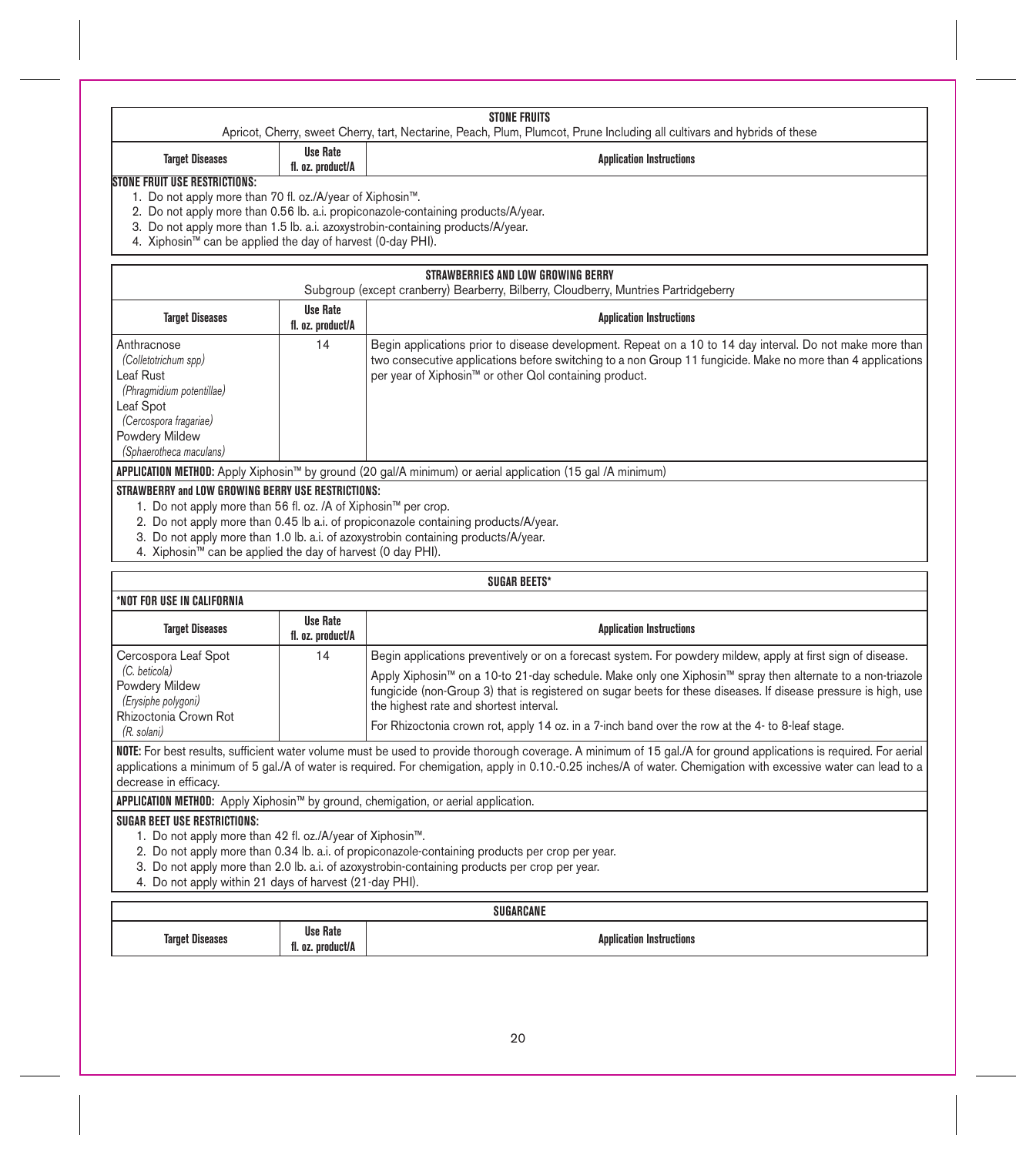| <b>Brown Rust</b><br>(Puccinia melanocephela)<br>Orange Rust<br>(Puccinia kuehnii)                                                                       | $16 - 22$                                                               | Begin applications prior to rust development and continue throughout the season every 14-28 days following<br>resistance management quidelines.<br>Scout fields and begin applications at the earliest sign of rust. |
|----------------------------------------------------------------------------------------------------------------------------------------------------------|-------------------------------------------------------------------------|----------------------------------------------------------------------------------------------------------------------------------------------------------------------------------------------------------------------|
| APPLICATION METHOD: Apply by ground, air or chemigation.                                                                                                 |                                                                         |                                                                                                                                                                                                                      |
| <b>SUGARCANE USE RESTRICTIONS:</b><br>1. Do not apply more than 88 fl. oz./A/year of Xiphosin™<br>2. Do not apply within 30 days of harvest (30-day PHI) |                                                                         | 3. Do not apply more than 0.80 lb. a.i. of azoxystrobin containing products per year.                                                                                                                                |
|                                                                                                                                                          |                                                                         | <b>TREE NUTS</b><br>See list below for tree nuts                                                                                                                                                                     |
| <b>Target Diseases</b>                                                                                                                                   | <b>Use Rate</b><br><b>Application Instructions</b><br>fl. oz. product/A |                                                                                                                                                                                                                      |
| <b>Foliar Diseases</b>                                                                                                                                   | $14 - 21$                                                               | Apply Xiphosin <sup>™</sup> at first sign of disease. Repeat on a 7- to 14-day interval. Do not make more than two                                                                                                   |

Foliar Diseases Follar Holdy interval. Do not make more than two consecutive applications before switching to a non-Group 11 fungicide. Make no more than 4 applications of consecutive applications before switching to a no a Xiphosin™ or other Qol containing product per year. Additional tree nuts: Almond (see specific directions), Beechnut, Brazil Nut, Butternut, Cashew, Chestnut, Chinquapin, Filbert (see specific directions), Hickory, Macadamia, Pecan (see specific directions), Pistachios (see specific directions), Walnut

**NOTE:** For best control of tree nut diseases, use ground applications.

**APPLICATION METHOD:** Apply Xiphosin™ by ground or aerial application (15 gal./A minimum).

# **TREE NUT USE RESTRICTIONS:**

1. Do not apply more than 112 fl. oz./A of Xiphosin™ per crop.

2. Do not apply more than 0.9 lb. a.i. of propiconazole-containing products/A/year.

3. Do not apply more than 1.2 lb. a.i. of azoxystrobin-containing products/A/year.

4. Do not graze livestock in treated areas or cut treated cover crop for feed.

5. Do not apply within 60 days of harvest (60-day PHI) except for pecan (see specific use directions).

Xiphosin™ Rate Conversion Table

| Fl. oz. product/A | Lb. a.i. azoxystrobin | Lb. a.i. propiconazole |
|-------------------|-----------------------|------------------------|
|                   | 0.056                 | 0.06                   |
| 10.5              | 0.10                  | 0.08                   |
| 14.0              | 0.13                  | 0.11                   |
| 15.75             | 0.15                  | 0.125                  |
| 17.5              | 0.16                  | 0.14                   |
| 21                | 0.19                  | 0.17                   |
| 26                | 0.24                  | 0.21                   |
| 27                | 0.25                  | 0.22                   |
| 28                | 0.26                  | 0.22                   |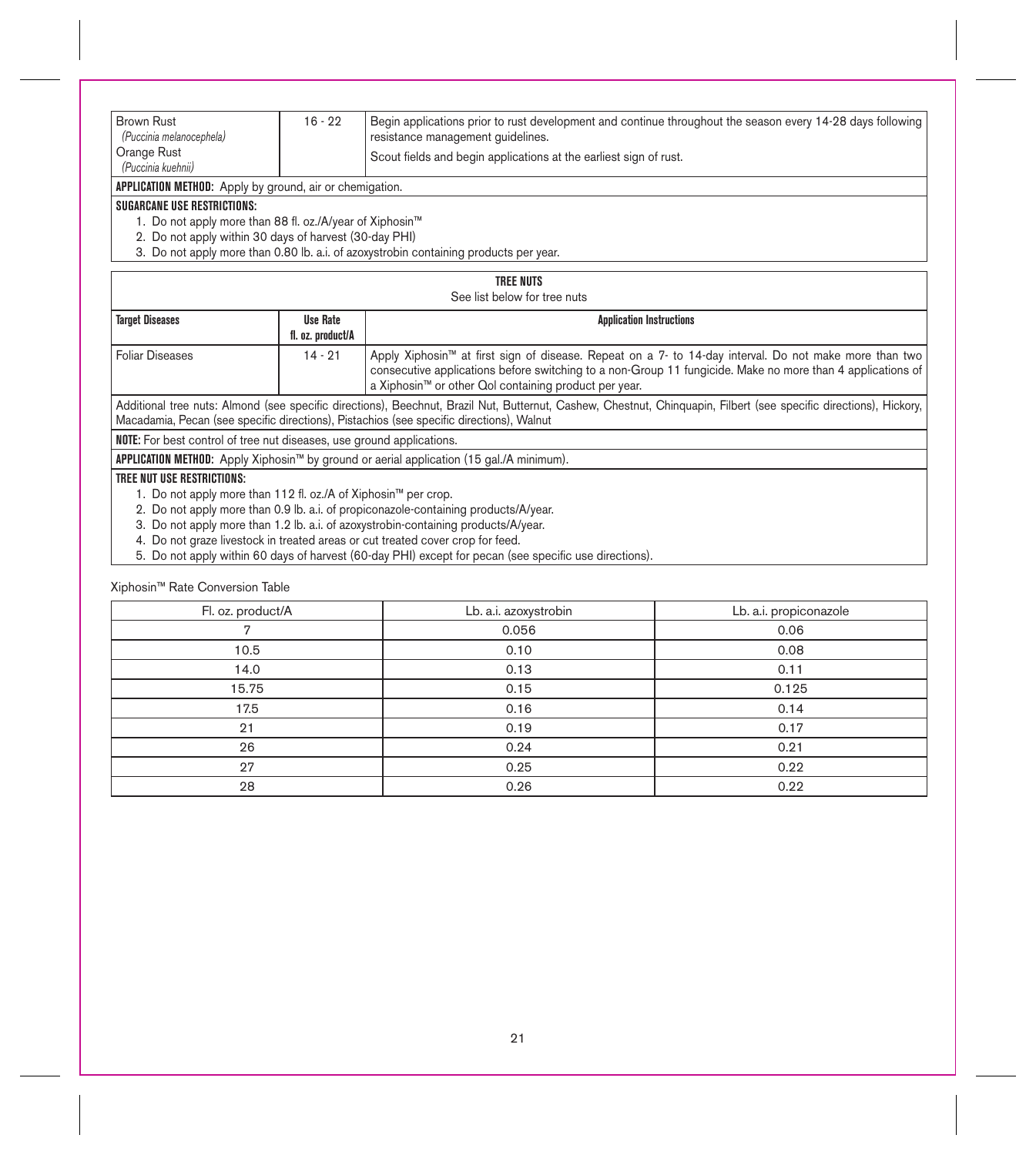# **STORAGE AND DISPOSAL**

Do not contaminate water, food, or feed by storage and disposal.

### **Storage**

Store in original container only. Store in a cool, dry and well-ventilated place. Protect from excessive heat. Keep container closed when not in use. Do not store near food or feed.

### **Pesticide Disposal**

Pesticide wastes may be toxic. Improper disposal of unused pesticide, spray mixture, or rinse water is a violation of Federal Law. If these wastes cannot be used according to label instructions, contact your State Pesticide or Environmental Control Agency, or the Hazardous Waste representative at the nearest EPA Regional Office for guidance in proper disposal methods.

## **Container Handling [equal to or less than 5 gallons]**

Non-refillable container. Do not reuse or refill this container. Offer for recycling, if available. Triple rinse container (or equivalent) promptly after emptying. Triple rinse as follows: Empty the remaining contents into application equipment or a mix tank and drain for 10 seconds after the flow begins to drip. Fill the container 1/4 full with water and recap. Shake for 10 seconds. Pour rinsate into application equipment or a mix tank or store rinsate for later use or disposal. Drain for 10 seconds after the flow begins to drip. Repeat this procedure two more times. Then offer for recycling if available or puncture and dispose of in a sanitary landfill, or by incineration.

### **Container Handling [greater than 5 gallons]**

Non-refillable container. Do not reuse or refill this container. Offer for recycling, if available. Triple rinse container (or equivalent) promptly after emptying. Triple rinse as follows: Empty remaining contents into application equipment or a mix tank. Fill the container 1/4 full with water. Replace and tighten closures. Tip container on its side and roll it back and forth, ensuring at least one complete revolution, for 30 seconds. Stand the container on its end and tip it back and forth several times. Turn the container over onto its other end and tip it back and forth several times. Empty the rinsate into application equipment or a mix tank or store rinsate for later use or disposal. Repeat this procedure two more times.

## **For Bulk and Minibulk Containers: Container Handling [greater than 5 gallons]**

Refillable container. Refill this container with pesticide only. Do not reuse the container for any other purpose. Cleaning the container before final disposal is the responsibility of the person disposing of the container. Cleaning before refilling is the responsibility of the person refilling. To clean container before final disposal, empty the remaining contents from this container into application equipment or mix tank. Fill the container about 10 percent full with water. Agitate vigorously or recirculate water with the pump for 2 minutes. Pour or pump rinsate into application equipment or rinsate collection system. Repeat this rinsing procedure two more times. Then offer for recycling if available or puncture and dispose of in a sanitary landfill, or by incineration, or by other procedures allowed by state and local authorities.

CONTAINER IS NOT SAFE FOR FOOD, FEED, OR DRINKING WATER.